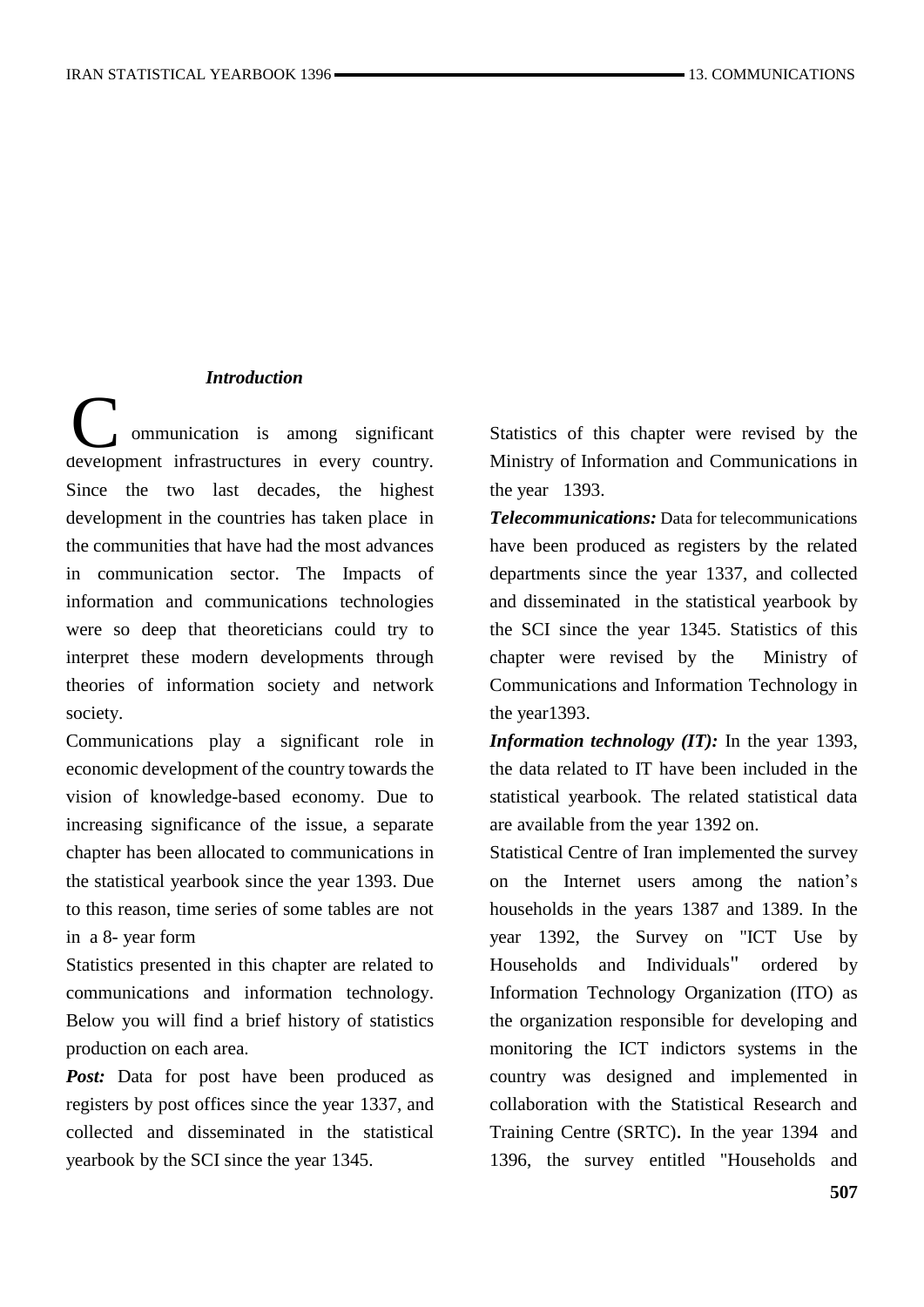Individuals Access to ICT" was implemented, the related information of which is presented in this chapter.

#### *Definitions and concepts*

*Postal units:* Places where postal services are rendered.

*Government postal units*: The units providing postal services run and managed by staff of the Post Company.

*Non-government postal units:* providers of postal services run and managed by nongovernment sector (post counter offices, rural ICT<sup>( $I$ )</sup> offices, etc...).

*Post General Department and Post Department:*  main postal unit is located in the capital of Ostans or Shahrestans or in one of the postal districts of Tehran, where all postal operations and services are carried out.

*Urban governmental post office:* postal units located in all urban areas which perform operations relating to receipt, preparation, dispatch and delivery of mail, as well as sale of postal securities.

*Rural governmental post office:* in certain rural areas qualified for rendering postal services, units called "rural post offices" are established to render services to a number of adjacent villages.

*Postal agency:* in rural areas or suburbs where establishment of a postal unit is not economical, a postal agency is established. These units are run by one of the local trustworthy people (usually, a local businessman) under a contract.

*Joint post and telecommunications office:* in a number of operating telecommunications or post units within the suburbs or rural areas, mixed postal and telecommunications services are rendered by a person tasked with this responsibility under the management of the post company. This unit is called post and telecommunications office.

*Postbox:* the smallest postal unit installed and used in the public thoroughfares (whether cities or villages) and these units are used only for ordinary mail and the sender drops his or her stamped letter into it.

*Public post counter:* these units were established with the purpose of accelerating and facilitating the rendering of public and non-public services. In addition to rendering of postal services through presenting electronic services, the physical counter makes government organizations closer to people's work place and living place.

*Rural ICT offices*: are offices that provide at least one of the telecommunication, postal, Post Bank, IT services as well as services of other government institutions to the public in rural areas.

*Postal mails*: whatever that is dispatchable physically including personal writings, documents such as: printed texts, manuscripts, goods, things, financial papers and drafts, notifications and notices with sending and receiving addresss that the address is included on the envelop of the mail.

*Ordinary mail:* parcels that without registration in computer systems, stuck with a postage stamp / copy of a stamp or within a contract are collected from public post boxes or clients' home / work place and after sorting and preparation for distribution, they are delivered to receivers' addreses. Main parcels are as follows: letters, postal cards, printed matters, special bags, brochures, notifications, bills and so on.

*Registered mail*: a mail which is received in post offices or clients' home / work place and in lieu of it a mailing receipt is issued for sender; a postal barcode is affixed to the mail so that all operational processes can be registered and tracked in the computerized system. Also, when the mail is delivered to the receiver, he/she signs for the item. Main mails are as follows: letters, printed matters, small parcels and special bags.

*Express mail service (EMS):* a mail which is received in post offices or clients' home / work place to be dispatched and delivered to the receiver and in lieu of it, a mailing receipt is given to the sender and a postal barcode is affixed to the mail so that all operational processes can be

l

<sup>1.</sup> Information And Communication Technologies.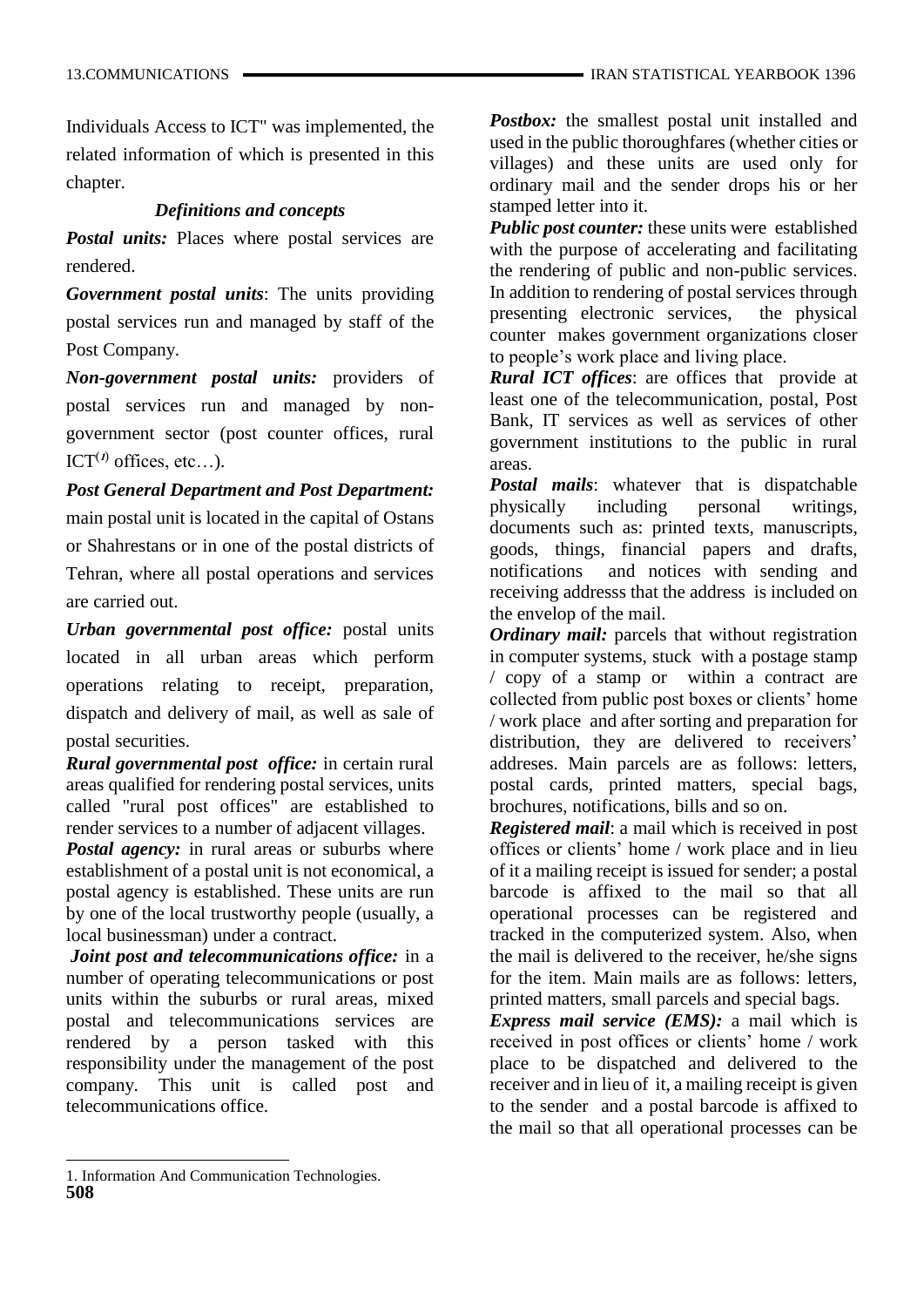registered and tracked in the computerized system. Also, when the mail is delivered to the receiver, he/she signs for the item. Main express mails are as follows: Packages containing documents and parcels containing merchandises. *Hand-to-hand mail*: is a service in which a mail is received in post offices or clients' home / work place to be sent in a special manner and in lieu of it, a mailing receipt is given and a postal barcode is affixed to the mail so that all operational processes can be registered and tracked in the computerized system. Also, when the mail is delivered to the receiver, he/she signs for the item. In this service, destination of the mail is specified by the client and its operational processes is done in a particular manner and service duration(reception and distribution of the mail) is carried out in determined time intervals. At present, area of this service is divided into four groups in terms of destination: urban group, intercity group of intra-province and inter-city group in neighboring provinces and inter-city group in non-neighboring provinces.

A. Measurement of registered mail service, EMS and hand to hand mail service is obtained by registers.

B. In order to measure ordinary mail service, sampling methods and estimation of the number of mails per month are used.

*Population coverage of each postal unit*: Total population of the country divided by the number of operating postal units (public and private sector).

*Installed telephone:* a telephone line whose essential equipment is installed, but not yet supplied to the customer.

*Telephone in use:* a telephone line supplied to a customer so that calls could be made through it.

*Active mobile phone subscribers*: active permanent and prepaid mobile phone numbers in operators' network that without attaching to a specific place and through using accessibility facilities, provide mobile phone subscribers with telecommunicative connections by access to / through mobile phone and system of radio transmission.

*Mobile phone penetration rate*: the number of active postpaid and prepaid mobile phones per 100 people.

*Coverage of mobile in main roads:* the number of kilometers of the main roads where communication through mobile phone with at least one operator is possible and the basis of the communication information is the Ministry of Roads and Urban Development and is related to the commitments indicated in the contents of licence of operators.

*Villages with fixed telephone lines*: the number of villages where fixed telephone communications for their habitants with public telecommunication network are run by using telecommunicative equipment and facilities. Information is based on the definition of village provided by the Ministry of the Interior.

*Internet*: the global public computer network that provides access to a number of communicative services such as: world wide web, e-mail, news, information, data, media, etc,.

*Households having computers*: the number of these households are obtained by surveys. This indicator stands for desktop computers, laptop computers, tablets and small computers such as  $PDA<sup>(2)</sup>$ . This definition excludes mobile phones.

*Households having Internet access at their home:* refers to the households who have Internet access in their houses. In this definition, access to Internet services from every device is considered. This device can be a computer, mobile phone, game console or digital TV(IP-TV), etc. Internet access can be through fixed telephone network or mobile phone.

*Population using computer*: Refers to the population who uses personal computer in different places (home, school and place of work). *Population using Internet*: Refers to the number of Internet users. In this definition, an Internet user is a person who has been using Internet since last three months through any device (this definition is based on the latest communiqué of International Telecommunication Union).

*Inter-city optic fiber cable:* Refers to the total kilometer of inter-city optic fiber cable between centres and nation's infrastructural stations

l

<sup>2.</sup> Personal Digital Assistant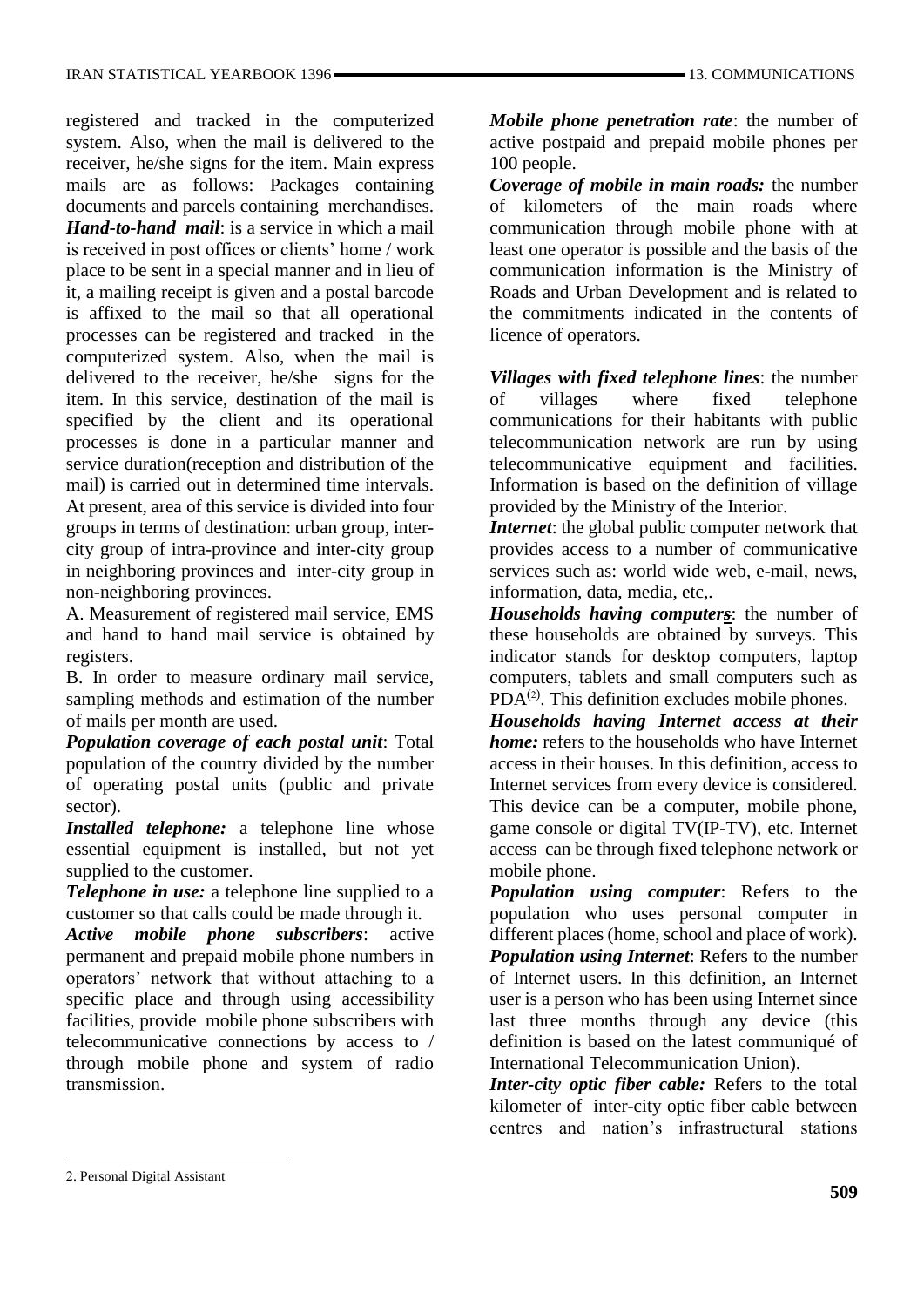(Microwave, inter-city switching centre, international switching centre).

*International bandwidth:* Rate of input and output traffic transmission (whether voice channel or data) in the country through one network connection.

*IP network capacity in the country*: Rate of Internet input and output traffic transmission among Ostans and amongst fixed and mobile telecommunicative networks in centres and telecommunicative stations of Infrastructure Communications Company including switching centres, data and transmission network stations.

*Service*: refers to all activities which have a business nature and are income-generating for activity provider.

*Complementary Service:* refers to all sideactivities carried out by service provider and are not of business and income-generating nature.

#### *Selected information*

In the year 1396, total number of installed telephones was 37376570 out of which 30944169 telephones are in use. The number of installed telephones and telephones in use increased by 5% and 1.4%, respectively compared to the previous year. In the year 1396, total number of ceded mobile phone lines including Hamrah Aval, Irancell and Rightel operators was 169526494 out of which 20019987 and 149506507 were postpaid and prepaid lines, respectively. In the same year, the total number of mobile phones in use was 88332416 out of which 16508746 and 71823670 were postpaid and prepaid lines, respectively.

At the end of the year 1396, total number of operating mobile phone subscribers was 88332416 lines that increased more than 6.6% compared to the previous year. Out of this number, the Ostans of Tehran, Esfahan, Khorasan-e-Razavi, , Fars and Khuzestan with 17278477, 6306000, 6135680, 5639769 and 5226180 had the highest mobile phone subscribers compared to other Ostans, respectively.

In the year 1396, coverage of the population aged 6 and over with mobile phone was 80.7%. In the year 1396, the total number of nationwide highspeed Internet lines is 11722702, out of which 9102445 lines are for household and 2620257 lines are for commercial use.

Among Ostans of the country, Tehran, Khorasane-Razavi, Esfahan, Fars and East Azarbayejan had the largest share of high speed Internet with 3802178, 987434, 965079, 637436 and 540195, respectively.

In the year 1396, the capacity of inter-city optical fiber was 67479 kilometers while international Internet bandwidth was 1500 and domestic IP network capacity was 6968 gigabyte/second.

In the year 1396, total number of urban and intercity mails in intra-provinces by type of mail was 169803581. The number of dispatched outprovince mails was 152179242 and the number of mails dispatched to foreign destinations was 4531247.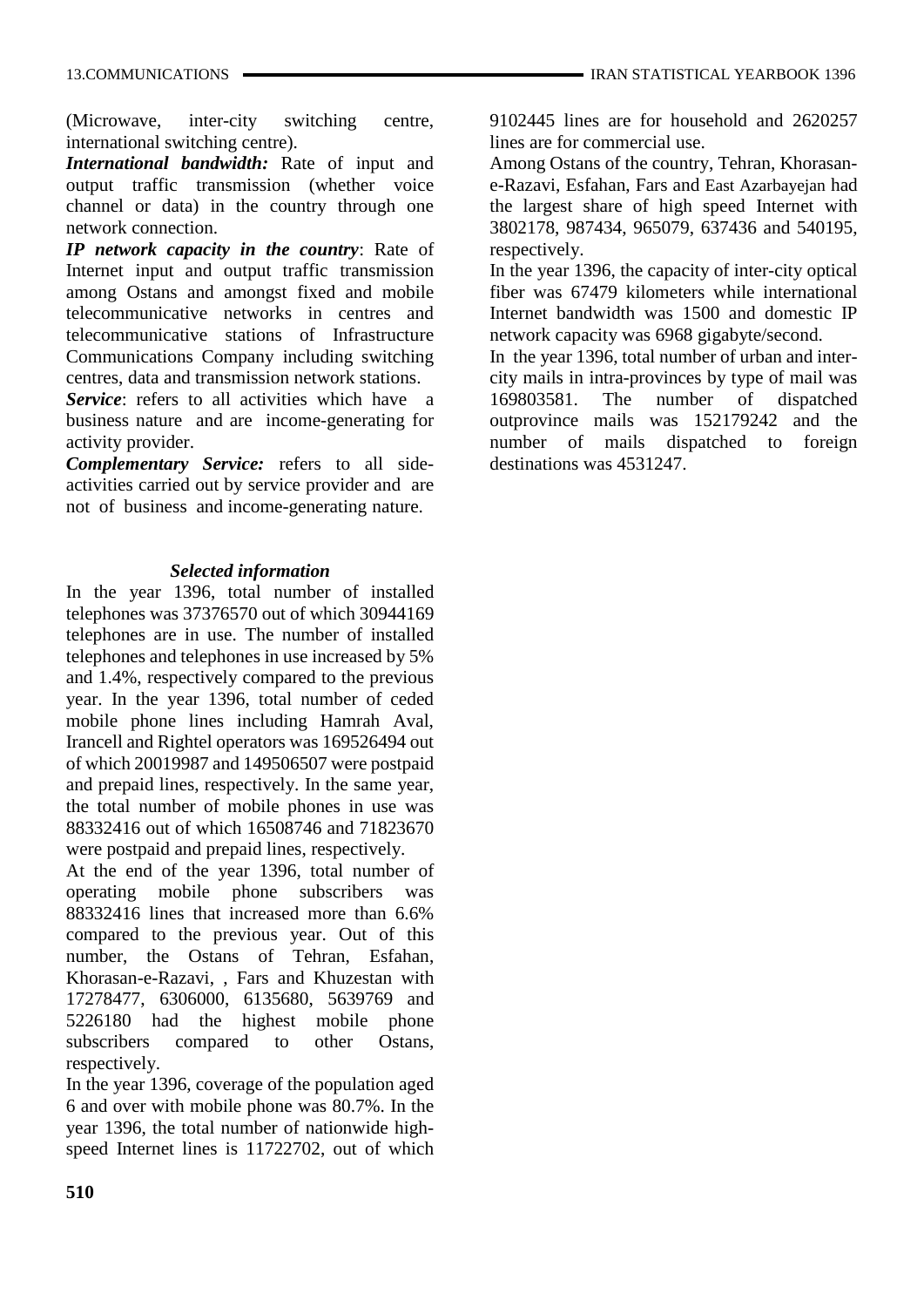#### **13.1. NUMBER OF FIXED INSTALLED AND TELEPHONES IN USE AND RURAL AREAS WITH TELEPHONE COMMUNICATION**

| Year and Ostan                                                                                          | Installed telephones | Telephones in use | Rural areas with<br>telephone<br>communication |
|---------------------------------------------------------------------------------------------------------|----------------------|-------------------|------------------------------------------------|
|                                                                                                         | 12170431             | 10896572          | 31893                                          |
|                                                                                                         | 27143632             | 22626944          | 51058                                          |
|                                                                                                         | 31377423             | 26540207          | 52704                                          |
|                                                                                                         | 32355606             | 28462360          | 52916                                          |
|                                                                                                         | 33703240             | 29417318          | 54320                                          |
|                                                                                                         | 34688475             | 30262157          | 54273                                          |
|                                                                                                         | 35594125             | 30506633          | 55207                                          |
|                                                                                                         | 37376570             | 30944169          | 55325                                          |
|                                                                                                         | 1880458              | 1647747           | 2570                                           |
|                                                                                                         | 1181704              | 1104782           | 3083                                           |
|                                                                                                         | 514801               | 438840            | 1686                                           |
|                                                                                                         | 3091475              | 2492205           | 1582                                           |
|                                                                                                         | 1249426              | 1073623           | 318                                            |
|                                                                                                         | 198820               | 152614            | 551                                            |
|                                                                                                         | 421285               | 336795            | 555                                            |
|                                                                                                         | 8858813              | 7521931           | 658                                            |
| Chaharmahal & Bakhtiyari                                                                                | 288083               | 272698            | 687                                            |
|                                                                                                         | 349254               | 296996            | 1702                                           |
|                                                                                                         | 2679107              | 2356492           | 2925                                           |
|                                                                                                         | 298969               | 272548            | 779                                            |
|                                                                                                         | 1689157              | 1142791           | 2945                                           |
|                                                                                                         | 566408               | 224998            | 925                                            |
|                                                                                                         | 348042               | 329271            | 481                                            |
|                                                                                                         | 618613               | 515259            | 4990                                           |
|                                                                                                         | 1955464              | 1568971           | 3427                                           |
|                                                                                                         | 547827               | 427895            | 863                                            |
|                                                                                                         | 619156               | 519469            | 154                                            |
|                                                                                                         | 572176               | 534583            | 1673                                           |
|                                                                                                         | 931636               | 905815            | 5007                                           |
|                                                                                                         | 666802               | 592866            | 2540                                           |
| Kohgiluyeh & Boyerahmad                                                                                 | 187820               | 146823            | 1625                                           |
|                                                                                                         | 743473               | 621355            | 1008                                           |
|                                                                                                         | 1393760              | 1063120           | 2495                                           |
| $Lores \tan \ldots \ldots \ldots \ldots \ldots \ldots \ldots \ldots \ldots \ldots \ldots \ldots \ldots$ | 630734               | 409889            | 2576                                           |
|                                                                                                         | 2015374              | 1621823           | 2974                                           |
|                                                                                                         | 683982               | 615944            | 1117                                           |
|                                                                                                         | 730938               | 574644            | 1550                                           |
|                                                                                                         | 759375               | 614264            | 1073                                           |
|                                                                                                         | 703638               | 547118            | 806                                            |

*Source:Ministry of Information and Communications Technology.*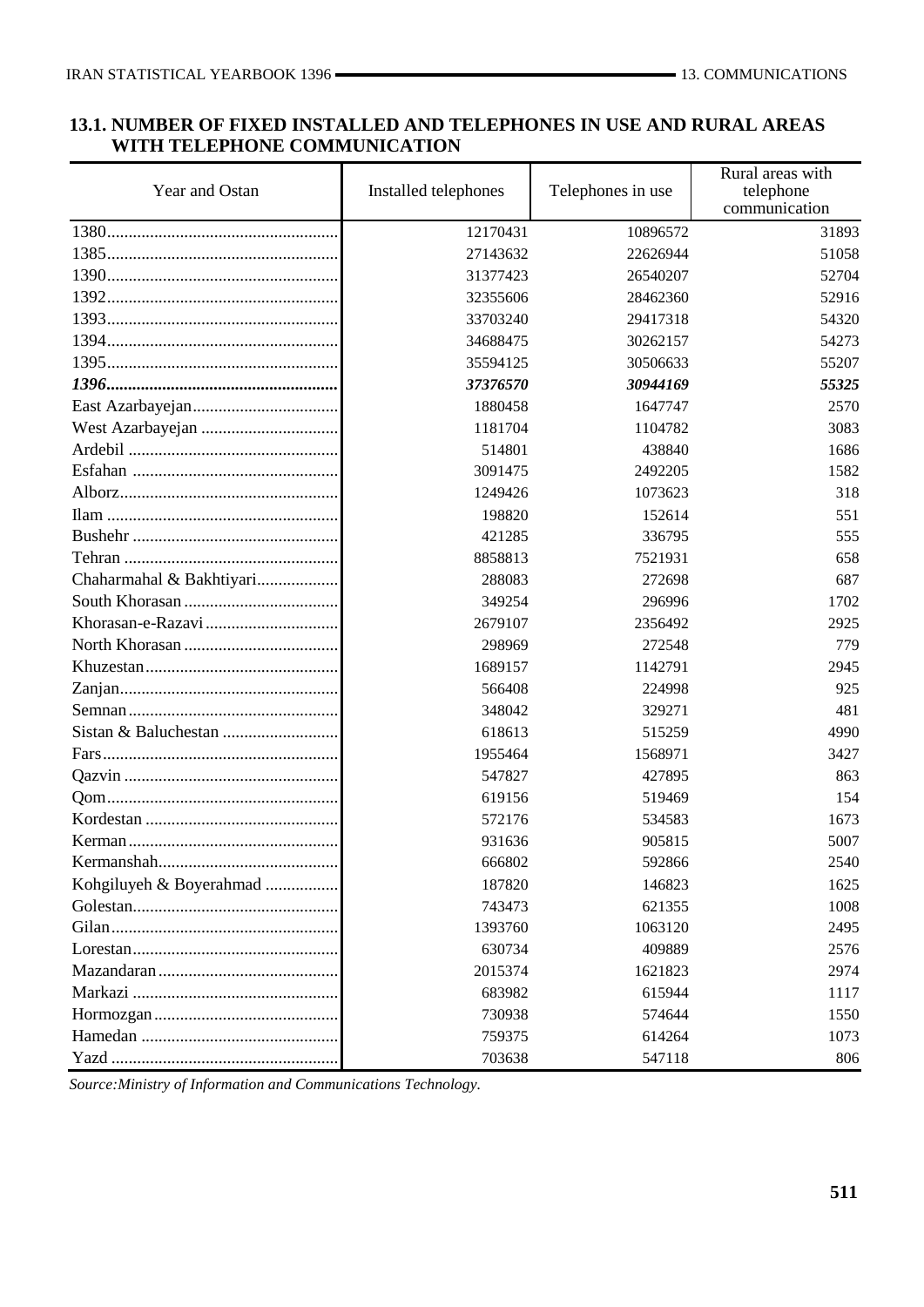## **13.1. FIXED TELEPHON PENETRATION RATE, THE YEAR 1396**



**For Data See 3.2 and 13.1**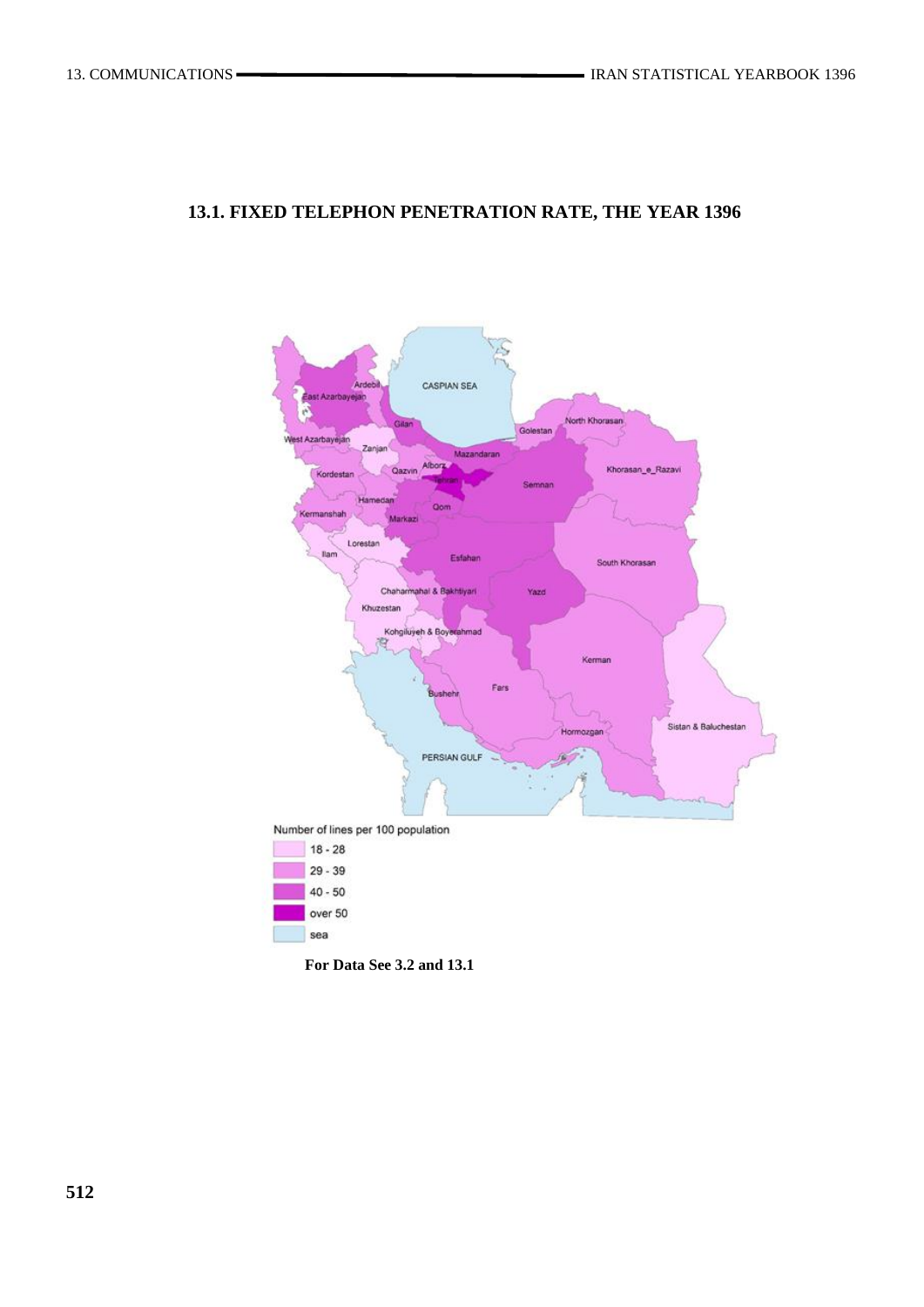## **13.2. CEDED AND IN -USE MOMILE PHONE LINES BY TYPE OF LINE AND OPERATOR**

|      | Grand total                                   |          |           |                           |          |          |  |  |
|------|-----------------------------------------------|----------|-----------|---------------------------|----------|----------|--|--|
| Year | Ceded mobile phone lines                      |          |           | In-use mobile phone lines |          |          |  |  |
|      | Total                                         | Postpaid | Prepaid   | Total                     | Postpaid | Prepaid  |  |  |
|      |                                               | 18004834 | 101320991 | 63831568                  | 000      | -000     |  |  |
|      | 137190786                                     | 18241713 | 118949074 | 70920183                  | 14847100 | 56073083 |  |  |
|      |                                               | 18915959 | 130859356 | 75914506                  | 14981304 | 60933202 |  |  |
|      |                                               | 19146000 | 134603795 | 82883447                  | 16103356 | 66780091 |  |  |
|      | 149506507<br>20019987<br>88332416<br>16508746 |          |           |                           |          |          |  |  |

|      | Hamrahe Aval operator                                                |                          |          |                           |          |          |  |  |
|------|----------------------------------------------------------------------|--------------------------|----------|---------------------------|----------|----------|--|--|
| Year |                                                                      | Ceded mobile phone lines |          | Mobile phone lines in use |          |          |  |  |
|      | Total                                                                | Postpaid                 | Prepaid  | Total                     | Postpaid | Prepaid  |  |  |
|      | 56955567                                                             | 16946304                 | 40009263 | 37627248                  | 13935240 | 23692008 |  |  |
|      | 62917049                                                             | 17465922                 | 45451128 | 40437655                  | 14497458 | 25940197 |  |  |
|      | 63485928                                                             | 18051585                 | 45434343 | 43485071                  | 14636496 | 28848575 |  |  |
|      | 67579929                                                             | 18139574                 | 49440355 | 48986225                  | 15737028 | 33249197 |  |  |
|      | 73341484 18078153(1)<br>36474295<br>55263331<br>52614868<br>16140573 |                          |          |                           |          |          |  |  |

|      | Irancell operator |                          |          |                           |          |          |  |  |
|------|-------------------|--------------------------|----------|---------------------------|----------|----------|--|--|
| Year |                   | Ceded mobile phone lines |          | Mobile phone lines in use |          |          |  |  |
|      | Total             | Postpaid                 | Prepaid  | Total                     | Postpaid | Prepaid  |  |  |
|      | 61202963          | 956645                   | 956645   | 25201472                  | $\theta$ | $\Omega$ |  |  |
|      | 69888651          | 648949                   | 69239702 | 28114580                  | 281146   | 27833434 |  |  |
|      | 79883920          | 746946                   | 79136974 | 30546140                  | 310284   | 30235856 |  |  |
|      | 79687476          | 841758                   | 78845718 | 32121049                  | 321211   | 31799838 |  |  |
|      | 85434632          | 1788238                  | 83646394 | 33155958                  | 331561   | 32824397 |  |  |

|      | Rightel operator |                          |          |                           |          |         |  |  |
|------|------------------|--------------------------|----------|---------------------------|----------|---------|--|--|
| Year |                  | Ceded mobile phone lines |          | Mobile phone lines in use |          |         |  |  |
|      | Total            | Postpaid                 | Prepaid  | Total                     | Postpaid | Prepaid |  |  |
|      | 1167295          | 101885                   | 1065410  | 1002848                   | 95845    | 907003  |  |  |
|      | 4385086          | 126842                   | 4258244  | 2367948                   | 68496    | 2299452 |  |  |
|      | 6405467          | 117428                   | 6288039  | 1883295                   | 34524    | 1848771 |  |  |
|      | 6482390          | 164668                   | 6317722  | 1776173                   | 45117    | 1731056 |  |  |
|      | 10750378         | 153596                   | 10596782 | 2561590                   | 36612    | 2524978 |  |  |

*1.The decrease from the previous year is due to the accumulation of unused lines in the market. Source: Ministry of Information and Communications Technology.*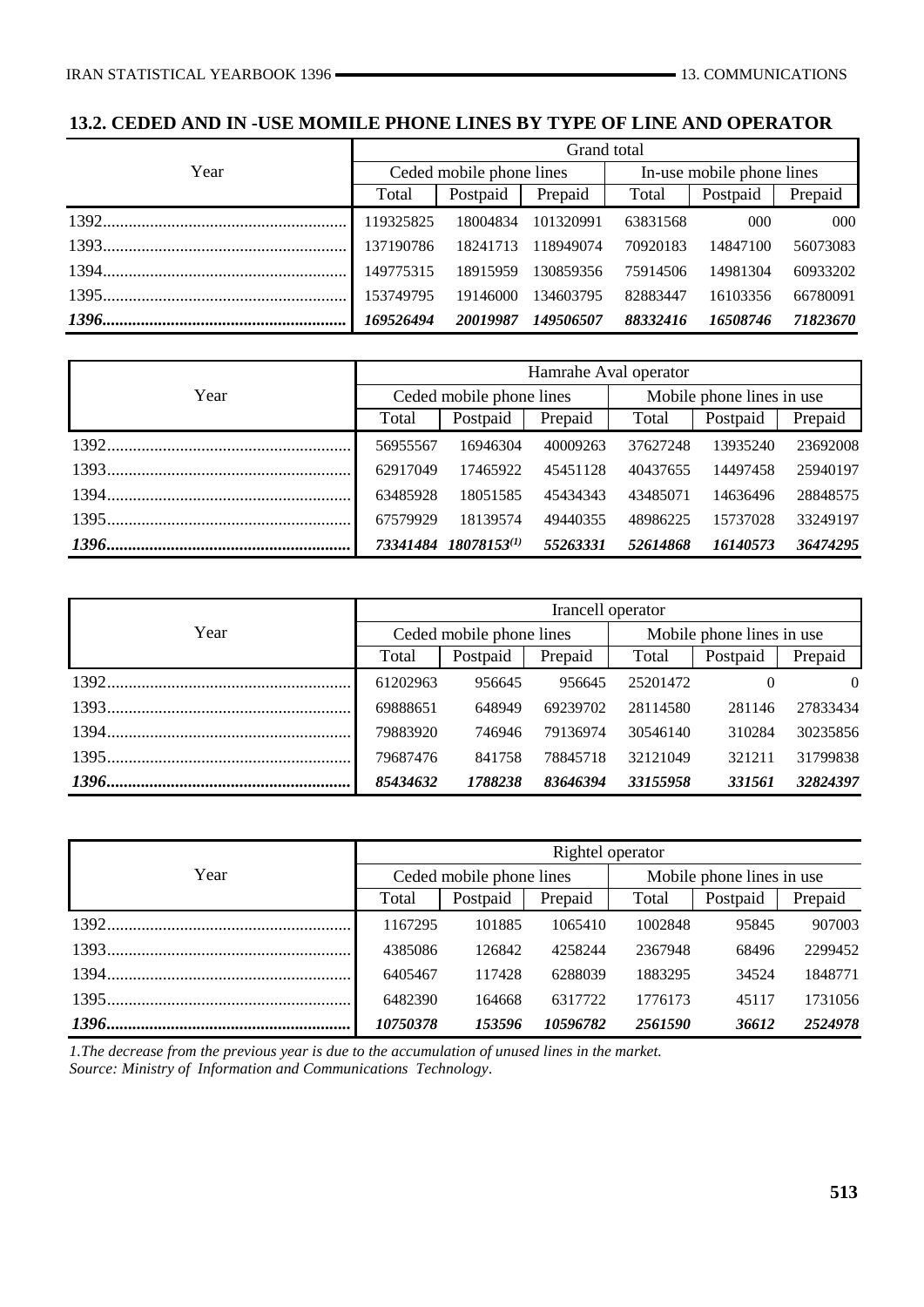### **13.3. NUMBER OF SUBSCRIBERS OF MOBILE PHONES IN USE AT THE END OF THE YEAR**

|                          | Year                                          |             |                                                                   |                           |         |         |                            |         |
|--------------------------|-----------------------------------------------|-------------|-------------------------------------------------------------------|---------------------------|---------|---------|----------------------------|---------|
| Ostan                    | 1380                                          | 1385        | 1390                                                              | 1392                      | 1393    | 1394    | 1395                       | 1396    |
|                          | 2087353                                       |             | 15385289 55426281(1) 63831568 70920183 75914506 82883447 88332416 |                           |         |         |                            |         |
|                          | 71800                                         | 677603      | 1563767                                                           | 2748472                   | 3210766 | 3328545 | 3800834                    | 4109778 |
| West Azarbayejan         | 38451                                         | 452780      | 1191889                                                           | 2097744                   | 2321748 | 2555666 | 2980133                    | 3191399 |
|                          | 14764                                         | 187132      | 478572                                                            | 871535                    | 884015  | 1012292 | 1228310                    | 1304113 |
|                          | 163287                                        | 1262229     | 2721412                                                           | 4349182                   | 4865937 | 5141320 | 5866152                    | 6306000 |
|                          | $000^{(2)}$                                   | $000^{(2)}$ | 1230936                                                           | 2098663                   | 1509983 | 1271654 | 1375887                    | 1449773 |
|                          | 5759                                          | 94736       | 275665                                                            | 455223                    | 461663  | 565544  | 643525                     | 731557  |
|                          | 18442                                         | 208046      | 581251                                                            | 1024801                   | 1094448 | 1390261 | 1387333                    | 1502795 |
|                          | 1152213 <sup>(2)</sup> 4901491 <sup>(2)</sup> |             |                                                                   | 6212503 12274731 15945025 |         |         | 16551439 16678387 17278477 |         |
| Chaharmahal & Bakhtiyari | 9661                                          | 146267      | 415449                                                            | 675792                    | 710475  | 793767  | 944313                     | 958727  |
| South Khorasan           | $000^{(3)}$                                   | 49362       | 237395                                                            | 424193                    | 481293  | 612512  | 697995                     | 811662  |
| Khorasan-e-Razavi        | $116554^{(3)}$                                | 1005295     | 2107934                                                           | 4988290                   | 5258619 | 5028730 | 5552781                    | 6135680 |
| North Khorasan           | $000^{(3)}$                                   | 65679       | 238071                                                            | 568170                    | 591501  | 625709  | 717264                     | 837283  |
|                          | 55318                                         | 850009      | 1818244                                                           | 3927707                   | 4321121 | 4574351 | 4882914                    | 5226180 |
|                          | 6899                                          | 140883      | 428550                                                            | 728446                    | 777570  | 854336  | 1003537                    | 1077415 |
|                          | 17348                                         | 134398      | 363782                                                            | 645997                    | 688847  | 854758  | 864439                     | 971674  |
| Sistan & Baluchestan     | 21632                                         | 209738      | 764364                                                            | 1403556                   | 1630768 | 1843530 | 2073289                    | 2356902 |
|                          | 109712                                        | 1034788     | 2241980                                                           | 4106194                   | 4400096 | 4594920 | 5551903                    | 5639769 |
|                          | 15252                                         | 202140      | 568222                                                            | 972933                    | 1060281 | 1089866 | 1230948                    | 1420929 |
|                          | 21369                                         | 220885      | 640273                                                            | 1015509                   | 1054779 | 1263842 | 1382198                    | 1510820 |
|                          | 5984                                          | 187162      | 670777                                                            | 1141867                   | 1195708 | 1383535 | 1553086                    | 1693140 |
|                          | 48772                                         | 483961      | 1343656                                                           | 2090285                   | 2367324 | 2738185 | 2865969                    | 2906280 |
|                          | 14960                                         | 304897      | 867652                                                            | 1516867                   | 1589910 | 1766293 | 2071268                    | 2303554 |
| Kohgiluyeh & Boyerahmad  | 6715                                          | 81371       | 274000                                                            | 487020                    | 528648  | 660141  | 803756                     | 809668  |
|                          | 9585                                          | 199410      | 701296                                                            | 1344071                   | 1472081 | 1583874 | 1691997                    | 1887183 |
|                          | 30352                                         | 493438      | 1349714                                                           | 2466853                   | 2460526 | 2649384 | 2977002                    | 3067145 |
|                          | 8437                                          | 223914      | 596526                                                            | 1268215                   | 1304866 | 1311655 | 1552994                    | 1696687 |
|                          | 39571                                         | 603418      | 1415029                                                           | 3129064                   | 3492206 | 3712198 | 4018265                    | 4063273 |
|                          | 22448                                         | 243380      | 706677                                                            | 1155436                   | 1191819 | 1362621 | 1475730                    | 1681681 |
|                          | 21466                                         | 208815      | 723170                                                            | 1521513                   | 1545019 | 1999291 | 2124853                    | 2212191 |
|                          | 12163                                         | 244160      | 732160                                                            | 1341387                   | 1356828 | 1494119 | 1652714                    | 1840689 |
|                          | 28439                                         | 267902      | 694106                                                            | 991852                    | 1146313 | 1300168 | 1233671                    | 1349992 |

*1. A number of 21271259 IranCell simcards for the year1390 are included in the total.* 

*2. Statistics for Alborz are included with Tehran.*

*3. Statistics for South Khorasan and North Khorasan are included with Khorasan-e-Razavi.*

*Source: Ministry of Information and Communications Technology.*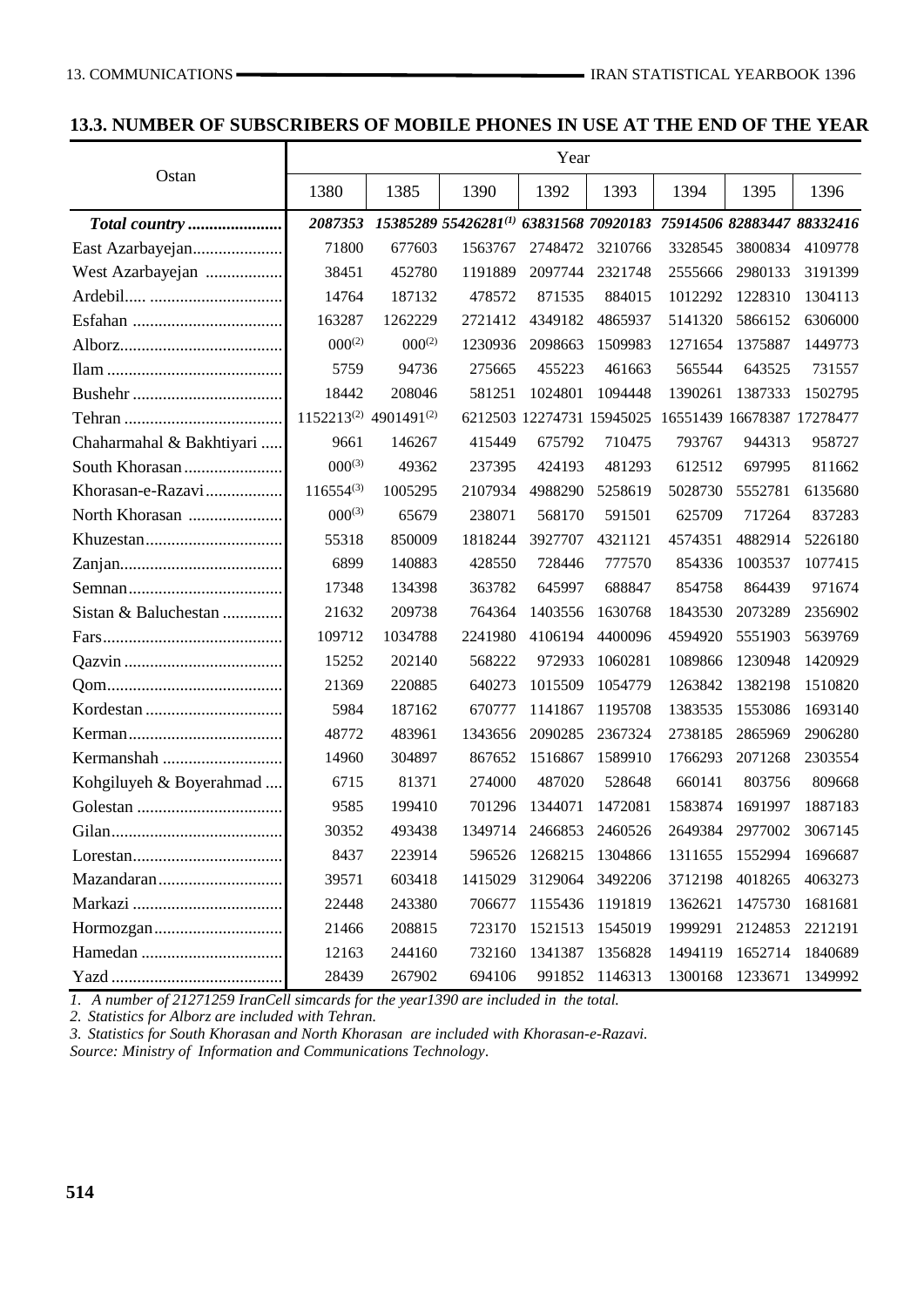| <b>13.4. COVERAGE OF MOBILE PHONE BY TYPE OF OPERATOR</b> |                                         |                              |                             |                          | (percent-Kilometer)         |                                      |  |  |  |  |
|-----------------------------------------------------------|-----------------------------------------|------------------------------|-----------------------------|--------------------------|-----------------------------|--------------------------------------|--|--|--|--|
|                                                           |                                         | Hamrahe Aval                 |                             |                          |                             |                                      |  |  |  |  |
| Year                                                      | Coverage<br><sub>of</sub><br>population | Coverage<br>of main<br>roads | Coverage<br>of by-<br>roads | Coverage<br>of railroads | Cities<br>under<br>coverage | <b>Villages</b><br>under<br>coverage |  |  |  |  |
|                                                           | 94.0                                    | 31321.0                      | 32054.0                     | 8925                     | 1173                        | 43641                                |  |  |  |  |
|                                                           | 94.2                                    | 31568.3                      | 34591.6                     | 8926                     | 1244                        | 44273                                |  |  |  |  |
|                                                           | 94.2                                    | 31568.3                      | 34591.0                     | 8926                     | 1242                        | 61722                                |  |  |  |  |
|                                                           | 96.5                                    | 32078.3                      | 34591.0                     | 8926                     | 1244                        | $31003^{(1)}$                        |  |  |  |  |
|                                                           | 96.5                                    | 66672.4                      | 000                         | 8926                     | 1242                        | 44918                                |  |  |  |  |

|      |                           | Irancell                                              |                          |                            |
|------|---------------------------|-------------------------------------------------------|--------------------------|----------------------------|
| Year | Coverage of<br>population | Coverage of main<br>roads, by-roads<br>and rail roads | Cities under<br>coverage | Villages under<br>coverage |
|      | 82.72                     | 24317.30                                              | 1126                     | 1086                       |
|      | 85.46                     | 29760.14                                              | 1180                     | 1155                       |
|      | 85.84                     | 32652.00                                              | 1196                     | 1178                       |
|      | 85.99                     | 35202.06                                              | 1023                     | 17631                      |
|      | 86.27                     | 46256.21                                              | 1228                     | 17631                      |

|      |                           |                                                           | Rightel                  |                            |
|------|---------------------------|-----------------------------------------------------------|--------------------------|----------------------------|
| Year | Coverage of<br>population | Coverage of<br>main roads, by-<br>roads and rail<br>roads | Cities under<br>coverage | Villages under<br>coverage |
|      | 48.00                     | 509.5                                                     | 161                      | $\theta$                   |
|      | 52.00                     | 509.5                                                     | 222                      | $\theta$                   |
|      | 61.29                     | 12909.0                                                   | 487                      | $\theta$                   |
|      | 62.90                     | 21406.5                                                   | 488                      | 65                         |
|      | 63.88                     | 21406.4                                                   | 494                      | 2435                       |

*1.The decrease in the number of villages under coverage of Hamrah Aval operator is due to exclusion of villages with WLL (Wireless Local Loop) connections in total.*

Source: *Ministry of Information and Communications Technology.*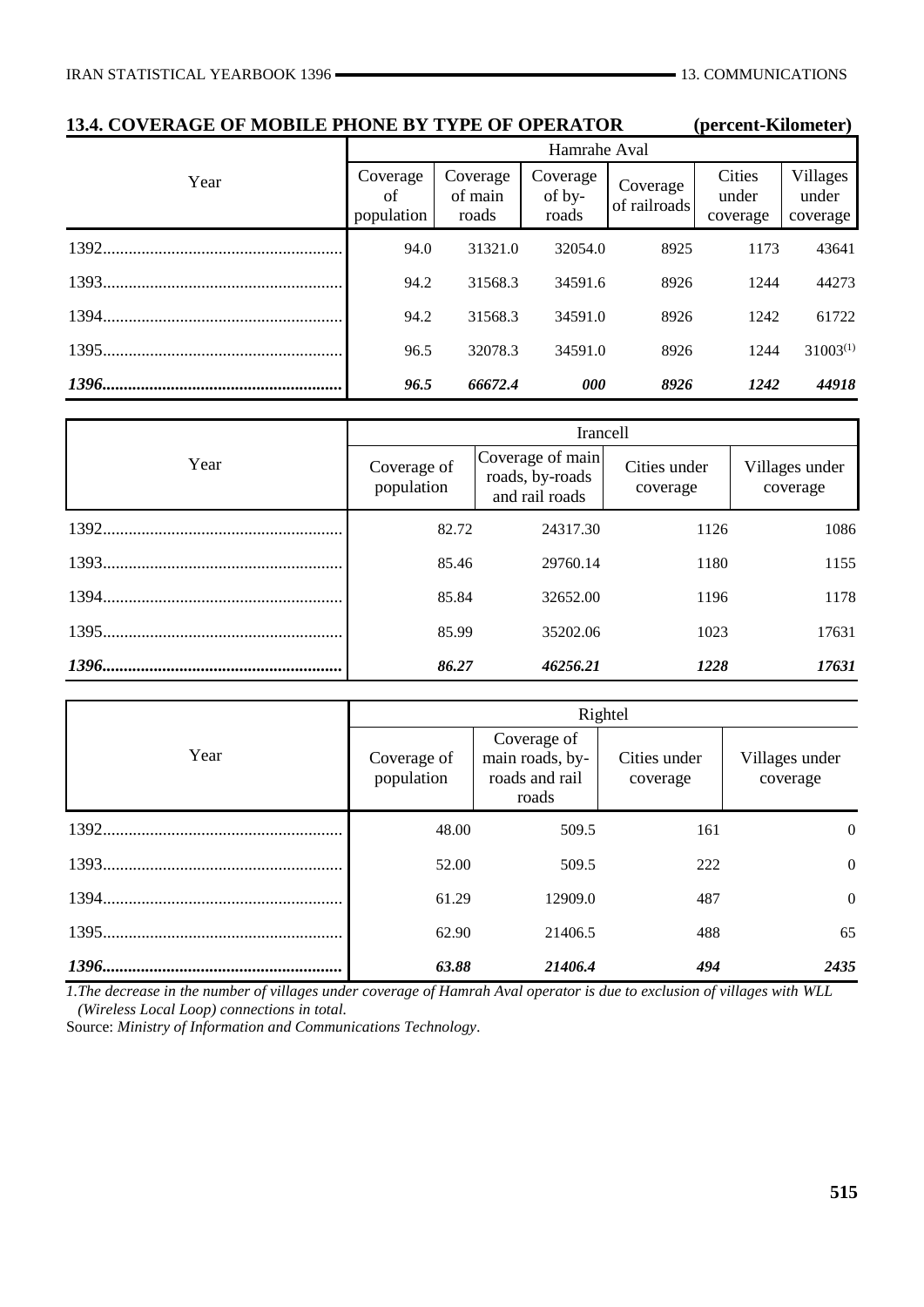#### **13.5. NUMBER OF HOUSEHOLDS BY ACCESS TO THE INFORMATION COMMUNICATIONS TECHNOLOGY AT HOME BY URBAN AND RURAL AREAS**

|                            | Year         |              |          |              |          |              |  |  |
|----------------------------|--------------|--------------|----------|--------------|----------|--------------|--|--|
|                            | $1387^{(1)}$ |              | 1389(1)  |              |          | $1392^{(1)}$ |  |  |
| Description                | Number       | Percent      | Number   | Percent      | Number   | Percent      |  |  |
| Total households           | 18974896     | <i>100.0</i> | 20448997 | <i>100.0</i> | 22390032 | <i>100.0</i> |  |  |
| Households with fixed      |              |              |          |              |          |              |  |  |
|                            | 17850861     | 94.1         | 19659286 | 96.1         | 21841648 | 97.6         |  |  |
| Households with computers  | 5724861      | 30.2         | 7203502  | 35.2         | 10270353 | 45.9         |  |  |
| Households with access to  |              |              |          |              |          |              |  |  |
| the Internet at their home | 3446999      | 18.2         | 4371358  | 21.4         | 8461887  | 37.8         |  |  |
| Urban households           | 13259154     | 100.0        | 15074021 | 100.0        | 16461422 | 100.0        |  |  |
| Households with fixed      |              |              |          |              |          |              |  |  |
|                            | 12717019     | 95.9         | 14743077 | 97.8         | 16275777 | 98.9         |  |  |
| Households with computers  | 5121527      | 38.6         | 6558538  | 43.5         | 8890241  | 54.0         |  |  |
| Households with access to  |              |              |          |              |          |              |  |  |
| the Internet at their home | 3102941      | 23.4         | 4108492  | 27.3         | 7424067  | 45.1         |  |  |
| Rural households           | 5715742      | 100.0        | 5374975  | 100.0        | 5928610  | <i>100.0</i> |  |  |
| Households with fixed      |              |              |          |              |          |              |  |  |
|                            | 5133842      | 89.8         | 4916209  | 91.5         | 5565871  | 93.9         |  |  |
| Households with computers  | 603334       | 10.6         | 644964   | 12.0         | 1380112  | 23.3         |  |  |
| Households with access to  |              |              |          |              |          |              |  |  |
| the Internet at their home | 344057       | 6.0          | 262866   | 4.9          | 1037821  | 17.5         |  |  |

|                            |              |              | Year     |              |  |  |
|----------------------------|--------------|--------------|----------|--------------|--|--|
|                            | $1394^{(1)}$ |              | 1396     |              |  |  |
| Description                | Number       | Number       | Number   | Percent      |  |  |
| Total households           | 23594034     | 100.0        | 24684028 | <i>100.0</i> |  |  |
| Households with fixed      |              |              |          |              |  |  |
|                            | 23280755     | 98.7         | 24379847 | 98.8         |  |  |
| Households with computers  | 13534102     | 57.4         | 17216069 | 69.7         |  |  |
| Households with access to  |              |              |          |              |  |  |
| the Internet at their home | 13088309     | 55.5         | 17960302 | 72.8         |  |  |
| Urban households           | 17465919     | 100.0        | 18601171 | <b>100.0</b> |  |  |
| Households with fixed      |              |              |          |              |  |  |
|                            | 17336331     | 99.3         | 18473772 | 99.3         |  |  |
| Households with computers  | 11319939     | 64.8         | 14518084 | 78.0         |  |  |
| Households with access to  |              |              |          |              |  |  |
| the Internet at their home | 10838217     | 62.1         | 14494271 | 77.9         |  |  |
| Rural households           | 6128115      | <i>100.0</i> | 6082856  | <b>100.0</b> |  |  |
| Households with fixed      |              |              |          |              |  |  |
|                            | 5944425      | 97.0         | 5906076  | 97.1         |  |  |
| Households with computers  | 2214163      | 36.1         | 2697986  | 44.4         |  |  |
| Households with access to  |              |              |          |              |  |  |
| the Internet at their home | 2250092      | 36.7         | 3466032  | 57.0         |  |  |

*1.Due to changes in the population estimation made by the Statistical Centre of Iran, the information prior to the years 1396 has been revised.*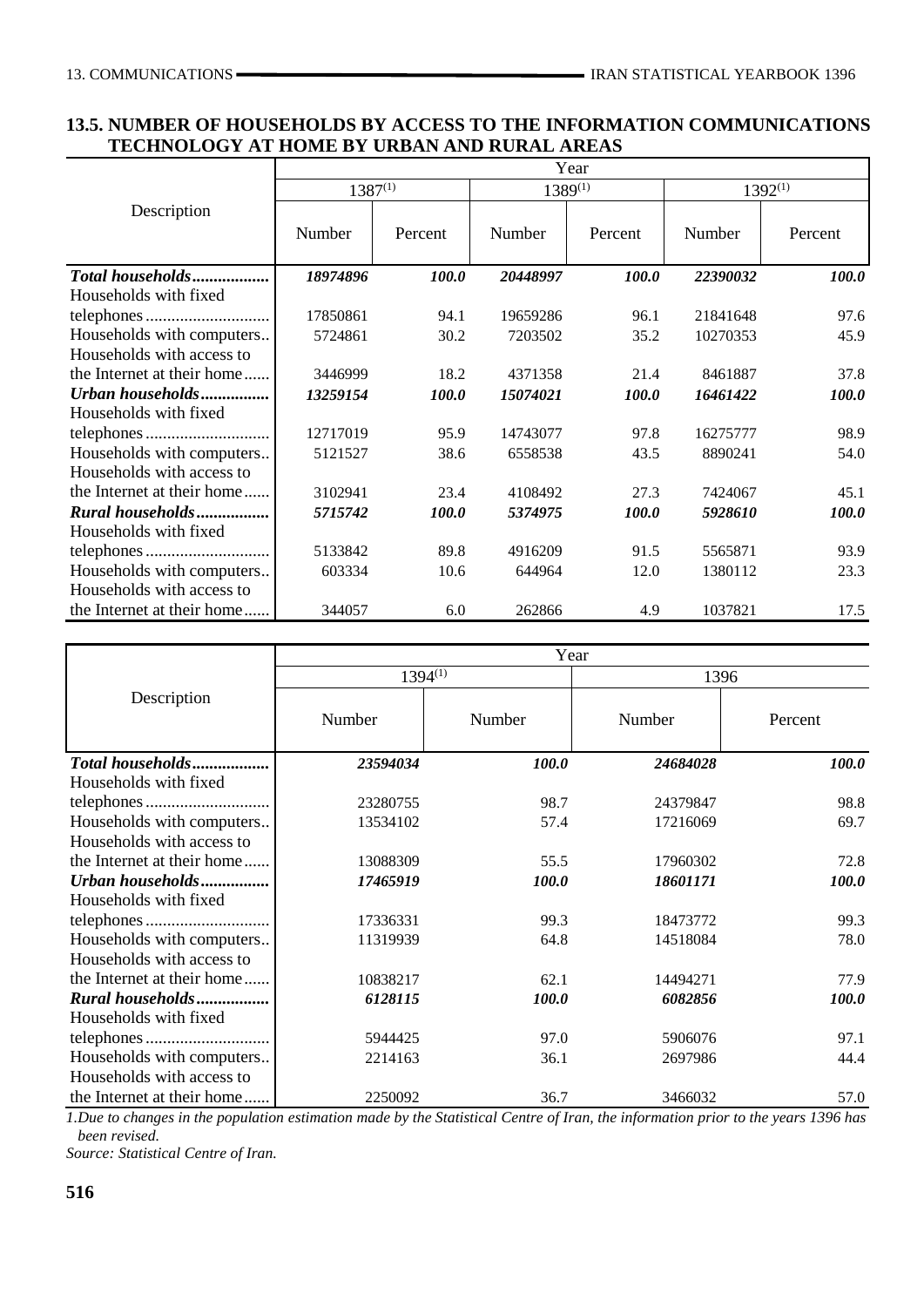### **13.6. NUMBER OF HOUSEHOLDS BY ACCESS TO INFORMATION COMMUNICATIONS TECHNOLOGY AT HOME BY OSTAN**

| Year and Ostan           | Total<br>households | Households with<br>fixed telephones | Households with<br>computers | Households with<br>access to the<br>Internet at their<br>home |
|--------------------------|---------------------|-------------------------------------|------------------------------|---------------------------------------------------------------|
|                          | 18974896            | 17850861                            | 5724861                      | 3446999                                                       |
|                          | 20448997            | 19659286                            | 7203502                      | 4371358                                                       |
|                          | 22390032            | 21841648                            | 10270353                     | 8461887                                                       |
|                          | 23594034            | 23280755                            | 13534102                     | 13088309                                                      |
|                          | 24684028            | 24379847                            | 17216069                     | 17960302                                                      |
|                          | 1243418             | 1228700                             | 818030                       | 811542                                                        |
|                          | 954013              | 938278                              | 582505                       | 549623                                                        |
|                          | 384775              | 378973                              | 249012                       | 252415                                                        |
|                          | 1635362             | 1624276                             | 1223082                      | 1211910                                                       |
|                          | 876606              | 875115                              | 660096                       | 679167                                                        |
|                          | 163100              | 158968                              | 118312                       | 120145                                                        |
|                          | 332994              | 329599                              | 244559                       | 279147                                                        |
|                          | 4372317             | 4347879                             | 3408725                      | 3579895                                                       |
| Chaharmahal & Bakhtiyari | 275420              | 273978                              | 184391                       | 192324                                                        |
|                          | 228558              | 226281                              | 132192                       | 119628                                                        |
|                          | 1978991             | 1955072                             | 1360702                      | 1406411                                                       |
|                          | 259202              | 250485                              | 154454                       | 161956                                                        |
|                          | 1312161             | 1304350                             | 952100                       | 1057098                                                       |
|                          | 328036              | 325628                              | 212371                       | 211633                                                        |
|                          | 221056              | 220136                              | 162665                       | 174428                                                        |
|                          | 724100              | 669393                              | 391866                       | 408326                                                        |
|                          | 1466660             | 1453603                             | 1055253                      | 1152045                                                       |
|                          | 405783              | 401457                              | 279490                       | 311276                                                        |
|                          | 393735              | 393735                              | 303482                       | 309034                                                        |
|                          | 481359              | 477766                              | 315334                       | 308682                                                        |
|                          | 954414              | 941108                              | 683597                       | 695127                                                        |
|                          | 587513              | 576697                              | 377247                       | 378384                                                        |
| Kohgiluyeh & Boyerahmad  | 189403              | 186462                              | 137479                       | 144233                                                        |
|                          | 562629              | 549872                              | 332309                       | 369030                                                        |
|                          | 863652              | 849219                              | 551006                       | 607996                                                        |
|                          | 517587              | 503781                              | 330618                       | 349321                                                        |
|                          | 1104850             | 1091298                             | 737836                       | 797401                                                        |
|                          | 463583              | 456117                              | 306298                       | 323583                                                        |
|                          | 507157              | 499087                              | 342949                       | 396662                                                        |
|                          | 547091              | 544313                              | 325787                       | 338142                                                        |
|                          | 348503              | 348219                              | 282323                       | 263738                                                        |

*1.Due to changes in the population estimation made by the Statistical Centre of Iran, the information prior to the years 1396 has been revised.*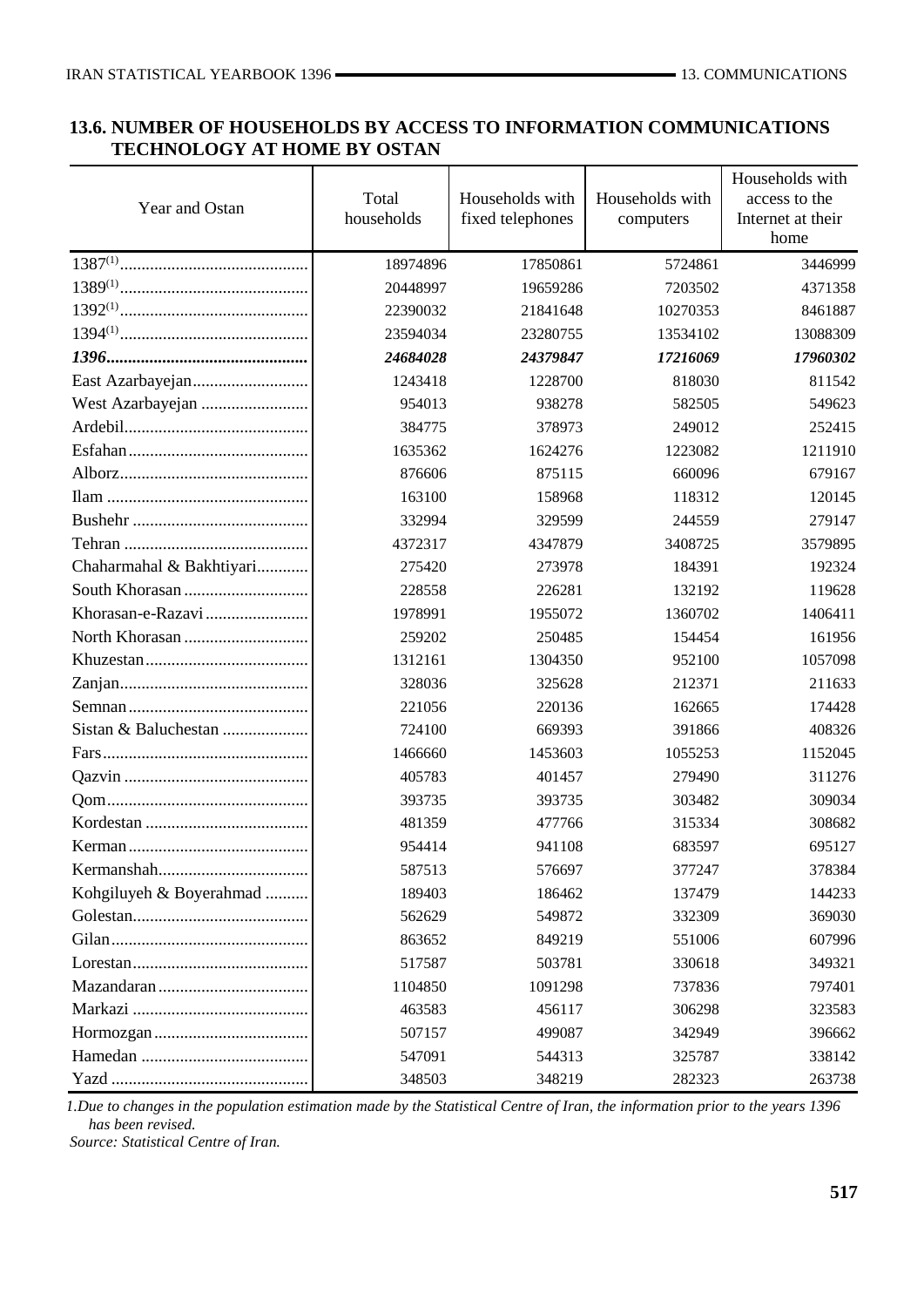#### **13.7. POPULATION AGED SIX AND OVER BY USE OF INFORMATION AND COMMUNICATIONS TECHNOLOGY AND URBAN AND RURAL AREAS**

|                                         | Year         |              |              |            |  |  |  |
|-----------------------------------------|--------------|--------------|--------------|------------|--|--|--|
| Description                             | $1387^{(1)}$ |              | $1389^{(1)}$ |            |  |  |  |
|                                         | Number       | Percent      | Number       | Percent    |  |  |  |
|                                         | 64019414     | <i>100.0</i> | 65887877     | <i>100</i> |  |  |  |
| Households with access to mobile phones |              |              | 35537203     | 53.9       |  |  |  |
| Households with access to computers     |              |              | 17438058     | 26.5       |  |  |  |
|                                         | 7695605      | 12           | 10475532     | 15.9       |  |  |  |
|                                         | 43138640     | <i>100.0</i> | 47742058     | <i>100</i> |  |  |  |
| Households with access to mobile phones |              |              | 28803575     | 60.3       |  |  |  |
| Households with access to computers     |              |              | 15640692     | 32.8       |  |  |  |
|                                         | 7011022      | 16.3         | 9634093      | 20.2       |  |  |  |
|                                         | 20880774     | <b>100.0</b> | 18145818     | <i>100</i> |  |  |  |
| Households with access to mobile phones |              |              | 6733628      | 37.1       |  |  |  |
| Households with access to computers     |              |              | 1797366      | 9.9        |  |  |  |
|                                         | 684583       | 3.3          | 841439       | 4.6        |  |  |  |

|                                         | Year         |         |              |                   |          |              |  |  |  |
|-----------------------------------------|--------------|---------|--------------|-------------------|----------|--------------|--|--|--|
| Description                             | $1392^{(1)}$ |         | $1394^{(1)}$ |                   | 1396     |              |  |  |  |
|                                         | Number       | Percent | Number       | Percent           | Number   | Percent      |  |  |  |
|                                         | 68695313     | 100.0   | 70554291     | <i><b>100</b></i> | 72318350 | 100.0        |  |  |  |
| Households with access to mobile phones | 46175621     | 67.2    | 54957548     | 77.9              | 58394397 | 80.7         |  |  |  |
| Households with access to computers     | 23580278     | 34.3    | 29033314     | 41.2              | 35037149 | 48.4         |  |  |  |
|                                         | 20575177     | 30      | 31985771     | 45.3              | 46315545 | 64           |  |  |  |
|                                         | 49959615     | 100.0   | 51801327     | <i>100</i>        | 54210131 | <i>100.0</i> |  |  |  |
| Households with access to mobile phones | 36020527     | 72.1    | 41689261     | 80.5              | 45028427 | 83.1         |  |  |  |
| Households with access to computers     | 20673429     | 41.4    | 25027734     | 48.3              | 28707132 | 53.0         |  |  |  |
|                                         | 18264972     | 36.6    | 27002302     | 52.1              | 37944445 | 70.0         |  |  |  |
|                                         | 18735697     | 100.0   | 18752964     | <i>100</i>        | 18108219 | <i>100</i>   |  |  |  |
| Households with access to mobile phones | 10155094     | 54.2    | 13268287     | 70.8              | 13365971 | 73.8         |  |  |  |
| Households with access to computers     | 2906849      | 15.5    | 4005580      | 21.4              | 6330016  | 35.0         |  |  |  |
|                                         | 2310205      | 12.3    | 4983469      | 26.6              | 8371100  | 46.2         |  |  |  |

*1.Due to changes in the population estimation made by the Statistical Centre of Iran, the information prior to the years 1396 has been revised.*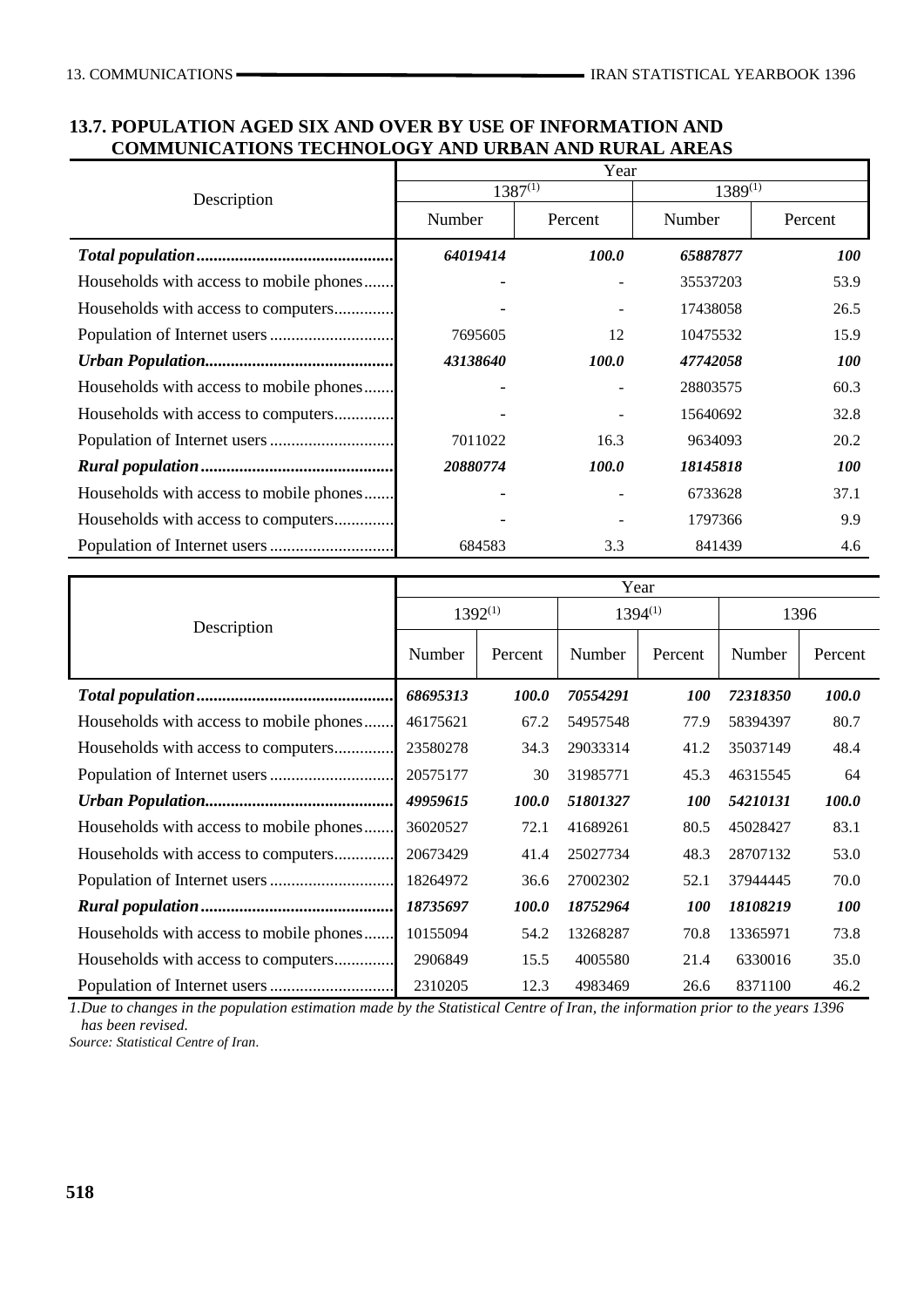#### **13.8. POPULATION AGED SIX AND OVER BY USING INFORMATION AND COMMUNICATION TECHNOLOGY AND OSTAN**

| Year and Ostan | Total<br>population<br>aged 6 and<br>over | Population<br>with<br>access to<br>mobile<br>phones | Population<br>with<br>access to<br>computers | population<br>of Internet<br>user |
|----------------|-------------------------------------------|-----------------------------------------------------|----------------------------------------------|-----------------------------------|
|                | 64019414                                  | $\blacksquare$                                      | $\blacksquare$                               | 7695605                           |
|                | 65887877                                  | 35537203                                            | 17438058                                     | 10475532                          |
|                | 68695313                                  | 46175621                                            | 23580278                                     | 20575177                          |
|                | 70554291                                  | 54957548                                            | 29033314                                     | 31985771                          |
|                | 72318350                                  | 58394397                                            | 35037149                                     | 46315545                          |
|                | 3593062                                   | 2866390                                             | 1580873                                      | 2069905                           |
|                | 2903223                                   | 2099967                                             | 1002594                                      | 1377001                           |
|                | 1146934                                   | 881286                                              | 466968                                       | 615730                            |
|                | 4690526                                   | 3820318                                             | 2391119                                      | 3122778                           |
|                | 2485120                                   | 2027599                                             | 1269243                                      | 1662027                           |
|                | 515690                                    | 433854                                              | 279706                                       | 328958                            |
|                | 1041187                                   | 842196                                              | 547098                                       | 729177                            |
|                | 12300369                                  | 10416137                                            | 6640794                                      | 9353365                           |
|                | 843869                                    | 625560                                              | 377317                                       | 493355                            |
|                | 677851                                    | 517349                                              | 298087                                       | 329946                            |
|                | 5732240                                   | 4693977                                             | 2636240                                      | 3601945                           |
|                | 762997                                    | 583324                                              | 332710                                       | 415261                            |
|                | 4180005                                   | 3513667                                             | 2384996                                      | 2917755                           |
|                | 952865                                    | 774711                                              | 404364                                       | 516788                            |
|                | 649656                                    | 552822                                              | 362747                                       | 472592                            |
|                | 2332408                                   | 1597325                                             | 850682                                       | 1073766                           |
|                | 4399659                                   | 3632669                                             | 2105410                                      | 2917756                           |
|                | 1157326                                   | 949605                                              | 606423                                       | 746763                            |
|                | 1160188                                   | 970030                                              | 621282                                       | 822308                            |
|                | 1438290                                   | 1071636                                             | 620468                                       | 750170                            |
|                | 2850948                                   | 2410514                                             | 1765004                                      | 1958022                           |
|                | 1759044                                   | 1387058                                             | 668385                                       | 964122                            |
|                | 631613                                    | 499097                                              | 354670                                       | 429651                            |
|                | 1661959                                   | 1280626                                             | 655885                                       | 901950                            |
|                | 2389408                                   | 1984201                                             | 1127970                                      | 1515493                           |
|                | 1582607                                   | 1152941                                             | 691183                                       | 897394                            |
|                | 3024390                                   | 2524331                                             | 1466055                                      | 1992996                           |
|                | 1305525                                   | 1032617                                             | 576884                                       | 799952                            |
|                | 1562320                                   | 1238355                                             | 718433                                       | 1023389                           |
|                | 1568976                                   | 1192201                                             | 605066                                       | 806052                            |
|                | 1018095                                   | 822033                                              | 628491                                       | 709179                            |

*1. Due to changes in the population estimation made by the Statistical Centre of Iran, the information prior to the years 1396 has been revised.*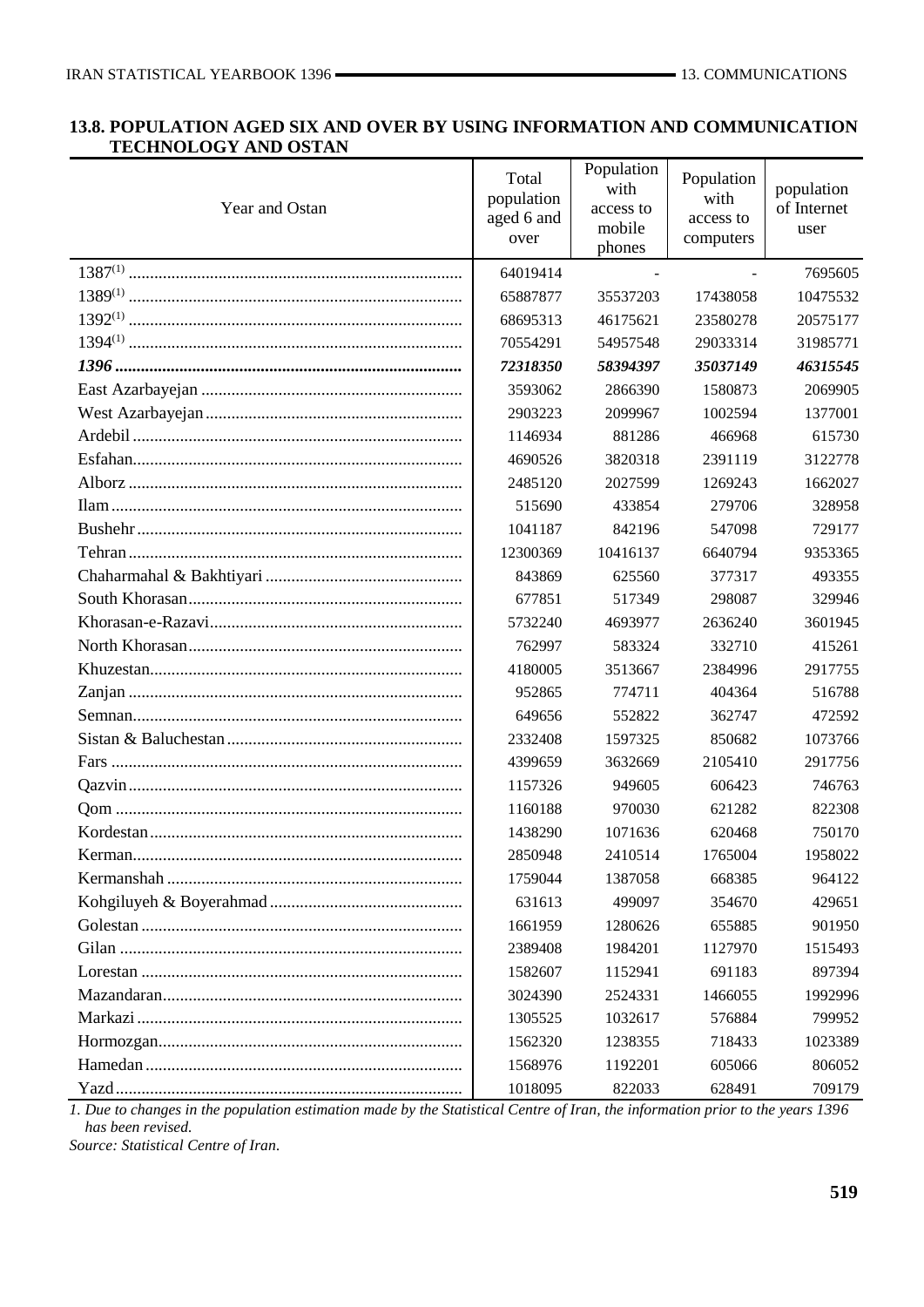## **13.9. NUMBER OF HIGH SPEED INTERNET(1) LINES DISAGGREGATED BY TYPE AT THE END OF THE YEAR 1396**

| Ostan | Total    | Household | Commercial |
|-------|----------|-----------|------------|
|       | 11722702 | 9102445   | 2620257    |
|       | 540195   | 466150    | 74045      |
|       | 307341   | 264153    | 43188      |
|       | 173665   | 148309    | 25356      |
|       | 965079   | 818499    | 146580     |
|       | 342826   | 228438    | 114388     |
|       | 44799    | 37290     | 7509       |
|       | 131320   | 101599    | 29721      |
|       | 3802178  | 2844926   | 957252     |
|       | 95677    | 76913     | 18764      |
|       | 89411    | 78073     | 11338      |
|       | 987434   | 818482    | 168952     |
|       | 70357    | 53824     | 16533      |
|       | 452594   | 336401    | 116193     |
|       | 99166    | 81178     | 17988      |
|       | 118149   | 98645     | 19504      |
|       | 133914   | 108003    | 25911      |
|       | 637436   | 447019    | 190417     |
|       | 127185   | 108083    | 19102      |
|       | 195067   | 150851    | 44216      |
|       | 170020   | 138174    | 31846      |
|       | 268224   | 194094    | 74130      |
|       | 168056   | 131345    | 36711      |
|       | 38440    | 26098     | 12342      |
|       | 178310   | 142963    | 35347      |
|       | 306665   | 238234    | 68431      |
|       | 122978   | 99249     | 23729      |
|       | 490957   | 332319    | 158638     |
|       | 173846   | 150540    | 23306      |
|       | 141985   | 97785     | 44200      |
|       | 138667   | 111801    | 26866      |
|       | 210763   | 173010    | 37753      |

*1. The criterion for selecting subscribers with the high speet Internet access has changed in contrast to the year1395. Source: Ministry of Information and Communications Technology.*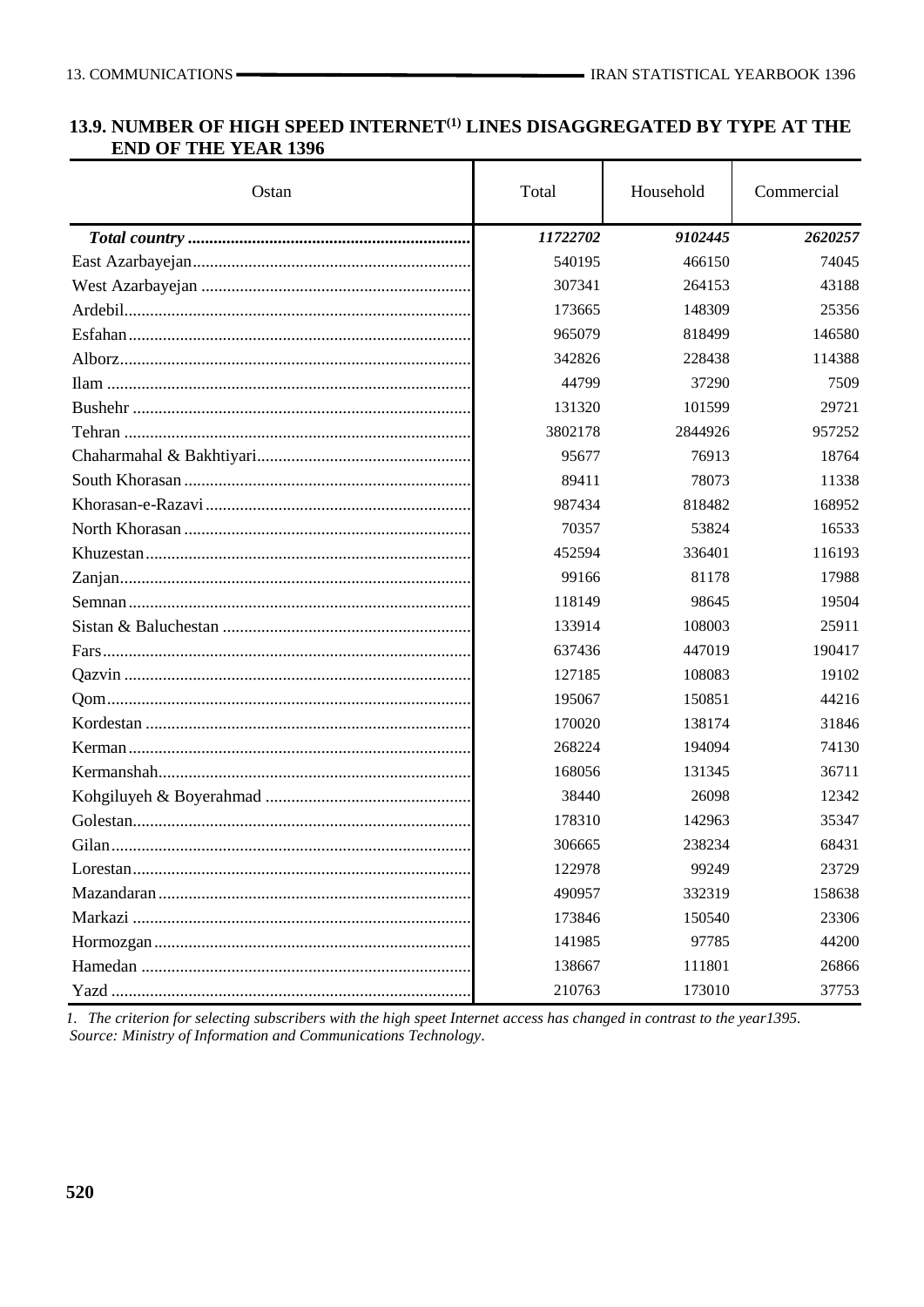#### **13.10. NUMBER OF SUBSCRIBERS OF THIRD AND FOURTH GENERATIONS OF THE INTERNET(3G AND 4G) DISAGGREGATED BY OPERATOR AT THE END OF THE YEAR 1396**

| Ostan | Total    | Hamrah Aval | Irancell | Rightel |
|-------|----------|-------------|----------|---------|
|       | 53244454 | 36842764    | 13645327 | 2756363 |
|       | 2327961  | 1638512     | 627358   | 62091   |
|       | 1880981  | 1317373     | 518153   | 45455   |
|       | 703481   | 485860      | 195113   | 22508   |
|       | 3697433  | 2810333     | 712108   | 174992  |
|       | 2080841  | 1395302     | 585091   | 100448  |
|       | 455585   | 356044      | 83900    | 15641   |
|       | 751127   | 508519      | 228118   | 14490   |
|       | 11449413 | 7749186     | 2467147  | 1233080 |
|       | 676586   | 586333      | 70886    | 19367   |
|       | 502338   | 374630      | 120710   | 6998    |
|       | 3449631  | 2317309     | 1022976  | 109346  |
|       | 589007   | 434555      | 148556   | 5896    |
|       | 2865185  | 1767331     | 1001373  | 96481   |
|       | 726717   | 572145      | 134347   | 20225   |
|       | 600328   | 424479      | 151131   | 24718   |
|       | 1165723  | 752341      | 357958   | 55424   |
|       | 2842208  | 2026347     | 682396   | 133465  |
|       | 962814   | 728421      | 198766   | 35627   |
|       | 1073648  | 838710      | 192531   | 42407   |
|       | 969286   | 742187      | 193525   | 33574   |
|       | 1750363  | 1069195     | 595445   | 85723   |
|       | 1350807  | 975629      | 319047   | 56131   |
|       | 500296   | 390608      | 83999    | 25689   |
|       | 1106290  | 718356      | 351223   | 36711   |
|       | 1749169  | 1090665     | 589533   | 68971   |
|       | 991260   | 718178      | 243547   | 29535   |
|       | 1901921  | 1111329     | 734271   | 56321   |
|       | 1119072  | 853461      | 222016   | 43595   |
|       | 952552   | 543364      | 376773   | 32415   |
|       | 1109371  | 795775      | 276774   | 36822   |
|       | 943060   | 750287      | 160556   | 32217   |

*Source: Ministry of Information and Communications Technology.*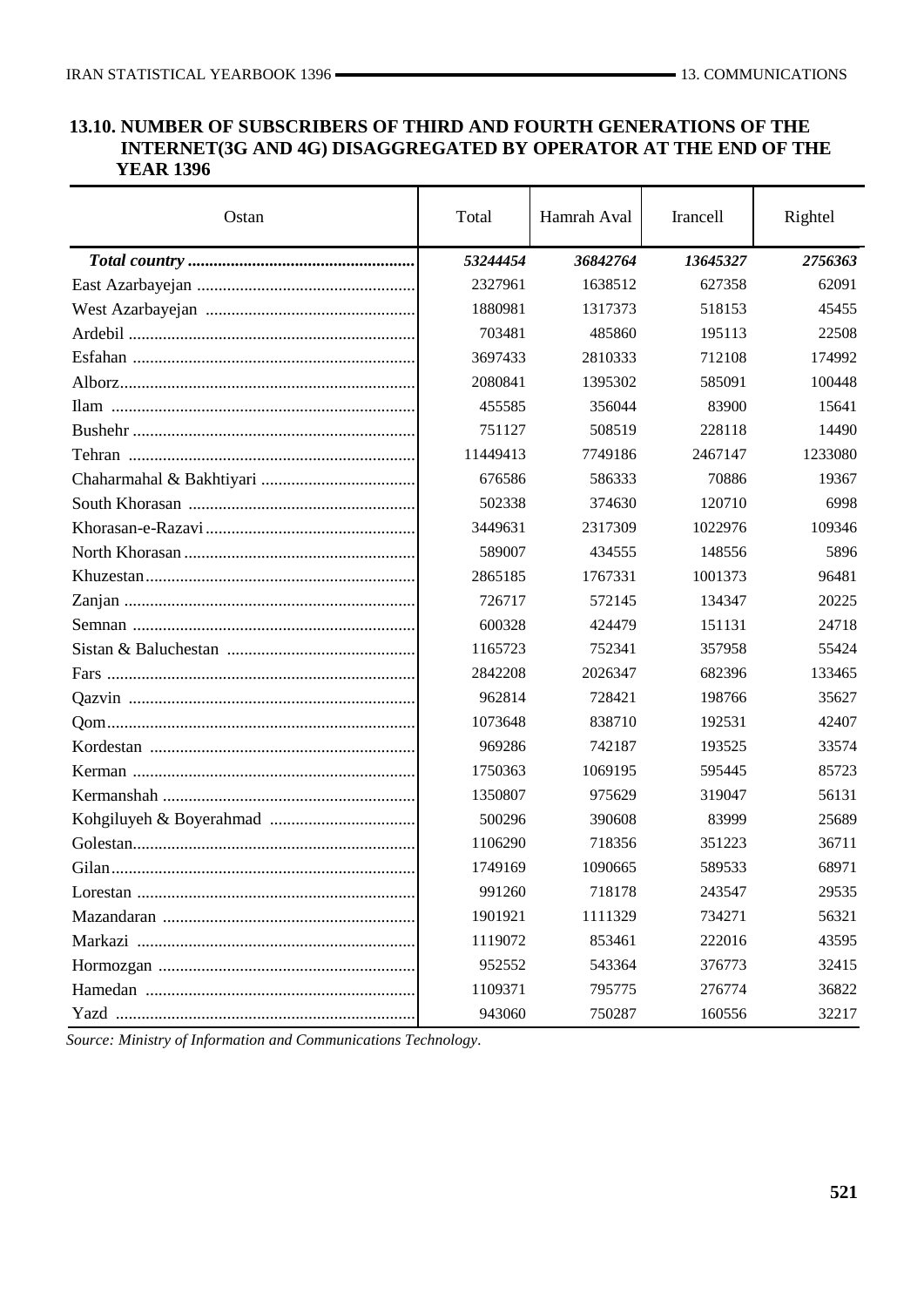### **13.11. CHARACTERISTICS OF INFRASTRUCTURE OF INFORMATION TECHNOLOGY AT THE END OF THE YEAR**

| Year | Capacity of inter-city<br>optical fiber cable(km) | Band width of international<br>Internet<br>(gigabyte/second) | Domestic IP network<br>capacity<br>(gigabyte/second) |
|------|---------------------------------------------------|--------------------------------------------------------------|------------------------------------------------------|
|      | 46988                                             | 64.30                                                        | 475                                                  |
|      | 54122                                             | 122.60                                                       | 850                                                  |
|      | 56466                                             | 187.10                                                       | 1500                                                 |
|      | 57044                                             | 547.00                                                       | 4000                                                 |
|      | 62602                                             | 743.00                                                       | 6800                                                 |
|      | 67479                                             | 1500.00                                                      | 6968                                                 |

*Source: Ministry of Information and Communications Technology.*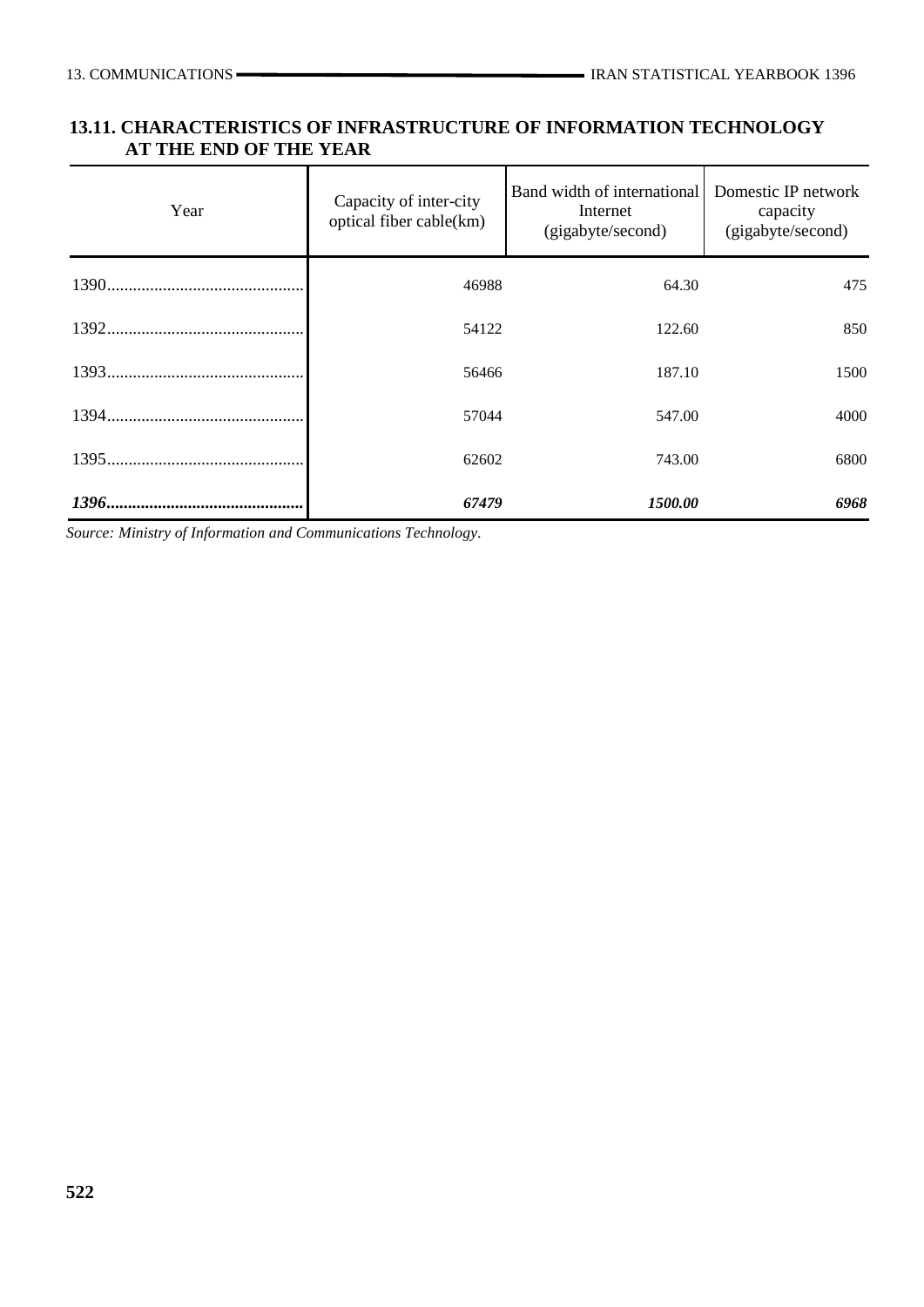#### **13.12. MOBILE PHONE LINES CEDED AND IN USE DISAGGREGATED BY OPERATOR AND OSTAN, THE YEAR 1396**

|                           | Grand total    |                 | Hamrah Aval    |                            | Irancell       |                   | Rightel        |                 |
|---------------------------|----------------|-----------------|----------------|----------------------------|----------------|-------------------|----------------|-----------------|
| Ostan                     | Lines<br>ceded | Lines in<br>use | Lines<br>ceded | Lines in<br>use            | Lines<br>ceded | Lines in<br>use   | Lines<br>ceded | Lines in<br>use |
|                           | 169526494      |                 |                | 88332416 73341484 52614868 | 85434632       | 33155958 10750378 |                | 2561590         |
| Total country             | 7345215        | 4109778         | 3463966        | 2547792                    | 3636927        | 1503769           | 244322         | 58217           |
| East Azarbayejan          | 5739951        | 3191399         |                | 2129299                    |                | 1019040           |                | 43060           |
| West Azarbayejan          |                |                 | 3017467        |                            | 2541770        |                   | 180714         |                 |
|                           | 2255209        | 1304113         | 1087906        | 784720                     | 1076635        | 497788            | 90668          | 21605           |
|                           | 11506478       | 6306000         | 5432590        | 4058085                    | 5366262        | 2079303           | 707626         | 168612          |
|                           | 6427475        | 1449773         | 2811597        | $000^{(1)}$                | 3248831        | 1362314           | 367047         | 87459           |
|                           | 1347200        | 731557          | 697915         | 478481                     | 585198         | 237805            | 64087          | 15271           |
|                           | 2728931        | 1502795         | 1178120        | 864533                     | 1495132        | 624994            | 55679          | 13268           |
|                           | 32952324       | 17278477        |                | 11553894 10776907(1)       | 16715970       | 5385848           | 4682460        | 1115722         |
| Chaharmahal & Bakhtiyari. | 1809377        | 958727          | 1124507        | 686317                     | 605771         | 253561            | 79099          | 18849           |
| South Khorasan            | 1425308        | 811662          | 758261         | 483026                     | 638572         | 321851            | 28475          | 6785            |
| Khorasan-e-Razavi         | 11564825       | 6135680         | 4795541        | 3483064                    | 6340410        | 2550424           | 428874         | 102192          |
| North Khorasan            | 1693251        | 837283          | 842417         | 465264                     | 826993         | 366337            | 23841          | 5682            |
|                           | 10765194       | 5226180         | 3727526        | 2483590                    | 6649737        | 2650154           | 387931         | 92436           |
|                           | 2056907        | 1077415         | 1115419        | 728219                     | 864033         | 330740            | 77455          | 18456           |
|                           | 1958623        | 971674          | 850597         | 541638                     | 1009584        | 406579            | 98442          | 23457           |
| Sistan & Baluchestan      | 4556176        | 2356902         | 2119749        | 1396370                    | 2210459        | 906688            | 225968         | 53844           |
|                           | 11017293       | 5639769         | 4809678        | 3339127                    | 5670691        | 2172705           | 536924         | 127937          |
|                           | 2466805        | 1420929         | 1293972        | 903708                     | 1030738        | 483362            | 142095         | 33859           |
|                           | 2955233        | 1510820         | 1523368        | 977946                     | 1263890        | 492849            | 167975         | 40025           |
|                           | 2772158        | 1693140         | 1562082        | 1203355                    | 1075764        | 457781            | 134312         | 32004           |
|                           | 5581348        | 2906280         | 2460392        | 1977625                    | 2775242        | 846279            | 345714         | 82376           |
| Kermanshah                | 4029356        | 2303554         | 2026356        | 1488349                    | 1777849        | 761555            | 225151         | 53650           |
| Kohgiluyeh & Boyerahmad   | 1556812        | 809668          | 821280         | 529070                     | 632082         | 255947            | 103450         | 24651           |
|                           | 3677736        | 1887183         | 1486942        | 998432                     | 2041728        | 853231            | 149066         | 35520           |
|                           | 5656338        | 3067145         | 2625851        | 1873075                    | 2752179        | 1127755           | 278308         | 66315           |
|                           | 3228821        | 1696687         | 1625645        | 1058250                    | 1484296        | 610110            | 118880         | 28327           |
| Mazandaran                | 7411922        | 4063273         | 2543850        | 2161828                    | 4642009        | 1847578           | 226063         | 53867           |
|                           | 2860564        | 1681681         | 1513131        | 1071094                    | 1173051        | 569035            | 174382         | 41552           |
|                           | 4482373        | 2212191         | 1465410        | 1068869                    | 2886716        | 1112287           | 130247         | 31035           |
|                           | 3349270        | 1840689         | 1705703        | 1124550                    | 1497316        | 681290            | 146251         | 34849           |
|                           | 2348021        | 1349992         | 1300352        | 932285                     | 918797         | 386999            | 128872         | 30708           |

*1. Statistics of mobile phone lines in use forAlborz are included in Tehran. Source: Ministry of Information and Communications Technology.*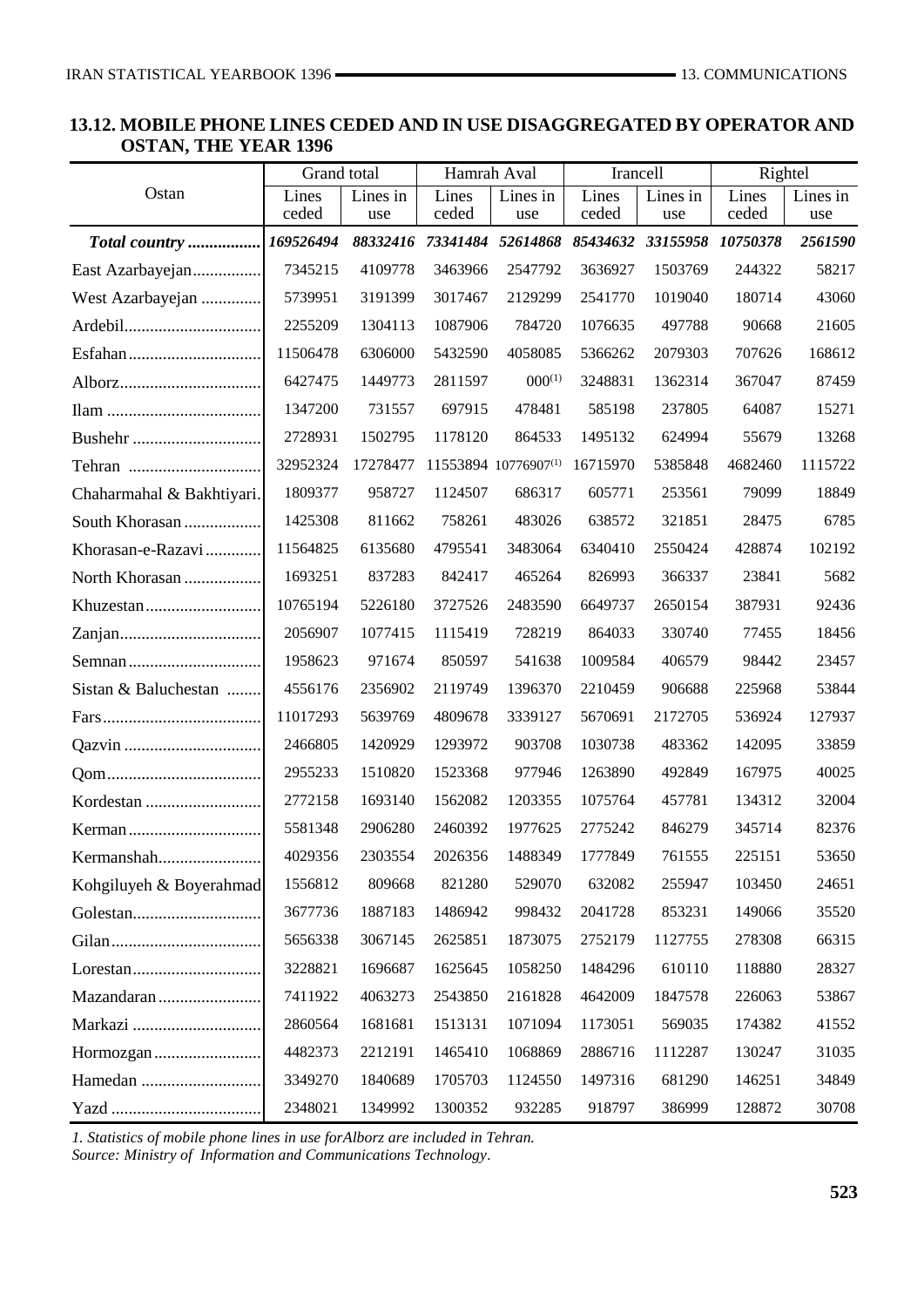# **13.13. OPERATING POSTAL UNITS AND MAILS DISPATCHED, THE YEAR 1396**

|                                                               |                                             | Public          |                  | Private          |                                                  |                                |                            |  |
|---------------------------------------------------------------|---------------------------------------------|-----------------|------------------|------------------|--------------------------------------------------|--------------------------------|----------------------------|--|
| Ostan                                                         | General<br>department<br>$\&$<br>department | Urban<br>office | Rural<br>office  | Postal<br>agency | Joint post &<br>telecommuni<br>cations<br>office | Government's<br>counter office | <b>Rural ICT</b><br>office |  |
| Total country                                                 | 392                                         | 776             | 40               | 1440             | $\boldsymbol{\theta}$                            | 4522                           | 7352                       |  |
| East Azarbayejan                                              | 18                                          | 49              | $\boldsymbol{0}$ | 103              | $\mathbf{0}$                                     | 290                            | 816                        |  |
| West Azarbayejan                                              | 18                                          | 17              | 1                | 91               | $\Omega$                                         | 228                            | 461                        |  |
|                                                               | 9                                           | 5               | $\boldsymbol{0}$ | $\boldsymbol{0}$ | $\mathbf{0}$                                     | 65                             | 320                        |  |
|                                                               | 23                                          | 70              | $\mathbf{0}$     | 291              | $\theta$                                         | 333                            | 299                        |  |
|                                                               | 6                                           | 36              | $\boldsymbol{0}$ | 3                | $\mathbf{0}$                                     | 57                             | 18                         |  |
|                                                               | 7                                           | 6               | $\boldsymbol{0}$ | 5                | $\Omega$                                         | 57                             | 110                        |  |
| Bushehr                                                       | 10                                          | 10              | $\mathbf{0}$     | 23               | $\mathbf{0}$                                     | 58                             | 146                        |  |
| Tehran                                                        | 21                                          | 181             | 2                | 3                | $\mathbf{0}$                                     | 443                            | $\mathbf{0}$               |  |
| Chaharmahal &                                                 |                                             |                 |                  |                  |                                                  |                                |                            |  |
| Bakhtiyari                                                    | 6                                           | 11              | $\mathbf{0}$     | 57               | $\mathbf{0}$                                     | 102                            | 116                        |  |
| South Khorasan                                                | 7                                           | 7               | $\mathbf{0}$     | 5                | $\mathbf{0}$                                     | 63                             | 215                        |  |
| Khorasan-e-Razavi                                             | 27                                          | 35              | $\theta$         | 106              | $\theta$                                         | 331                            | 176                        |  |
| North Khorasan                                                | 8                                           | $\overline{4}$  | 21               | 82               | $\mathbf{0}$                                     | 45                             | 142                        |  |
|                                                               | 25                                          | 47              | $\overline{2}$   | 22               | $\mathbf{0}$                                     | 293                            | 290                        |  |
|                                                               | 8                                           | 16              | $\boldsymbol{0}$ | $\Omega$         | $\Omega$                                         | 80                             | 209                        |  |
|                                                               | 8                                           | 16              | $\boldsymbol{0}$ | 47               | $\mathbf{0}$                                     | 57                             | 82                         |  |
| Sistan & Baluchestan                                          | 15                                          | 21              | 2                | 52               | $\mathbf{0}$                                     | 52                             | 245                        |  |
|                                                               | 30                                          | 13              | $\mathbf{0}$     | 9                | $\theta$                                         | 514                            | 537                        |  |
|                                                               | 6                                           | 25              | $\mathbf{0}$     | 38               | $\theta$                                         | 54                             | 210                        |  |
|                                                               | 1                                           | 9               | $\boldsymbol{0}$ | $\overline{4}$   | $\mathbf{0}$                                     | 62                             | 50                         |  |
| Kordestan                                                     | 10                                          | 11              | $\mathbf{0}$     | 2                | $\Omega$                                         | 102                            | 188                        |  |
|                                                               | 11                                          | 18              | 0                | 53               | $\mathbf{0}$                                     | 153                            | 254                        |  |
| Kermanshah                                                    | 14                                          | 11              | 10               | 33               | $\boldsymbol{0}$                                 | 128                            | 146                        |  |
| Kohgiluyeh &                                                  |                                             |                 |                  |                  |                                                  |                                |                            |  |
| Boyerahmad                                                    | 3                                           | 3               | $\boldsymbol{0}$ | 98               | $\overline{0}$                                   | 45                             | 60                         |  |
|                                                               | 14                                          | 14              | $\boldsymbol{0}$ | 21               | $\theta$                                         | 135                            | 389                        |  |
|                                                               | 16                                          | 38              | 1                | 5                | $\theta$                                         | 218                            | 375                        |  |
| $Lores \tan \ldots \ldots \ldots \ldots \ldots \ldots \ldots$ | 9                                           | 27              | $\mathbf{0}$     | 7                | $\theta$                                         | 51                             | 360                        |  |
| Mazandaran                                                    | 22                                          | 16              | $\boldsymbol{0}$ | 171              | $\boldsymbol{0}$                                 | 159                            | 331                        |  |
| Markazi                                                       | 10                                          | $\tau$          | $\boldsymbol{0}$ | $\mathbf{1}$     | $\theta$                                         | 94                             | 231                        |  |
|                                                               | 12                                          | 15              | 1                | 14               | $\theta$                                         | 70                             | 41                         |  |
| Hamedan                                                       | 10                                          | 29              | $\boldsymbol{0}$ | 75               | $\theta$                                         | 133                            | 444                        |  |
|                                                               | 8                                           | 9               | $\boldsymbol{0}$ | 19               | $\boldsymbol{0}$                                 | 50                             | 91                         |  |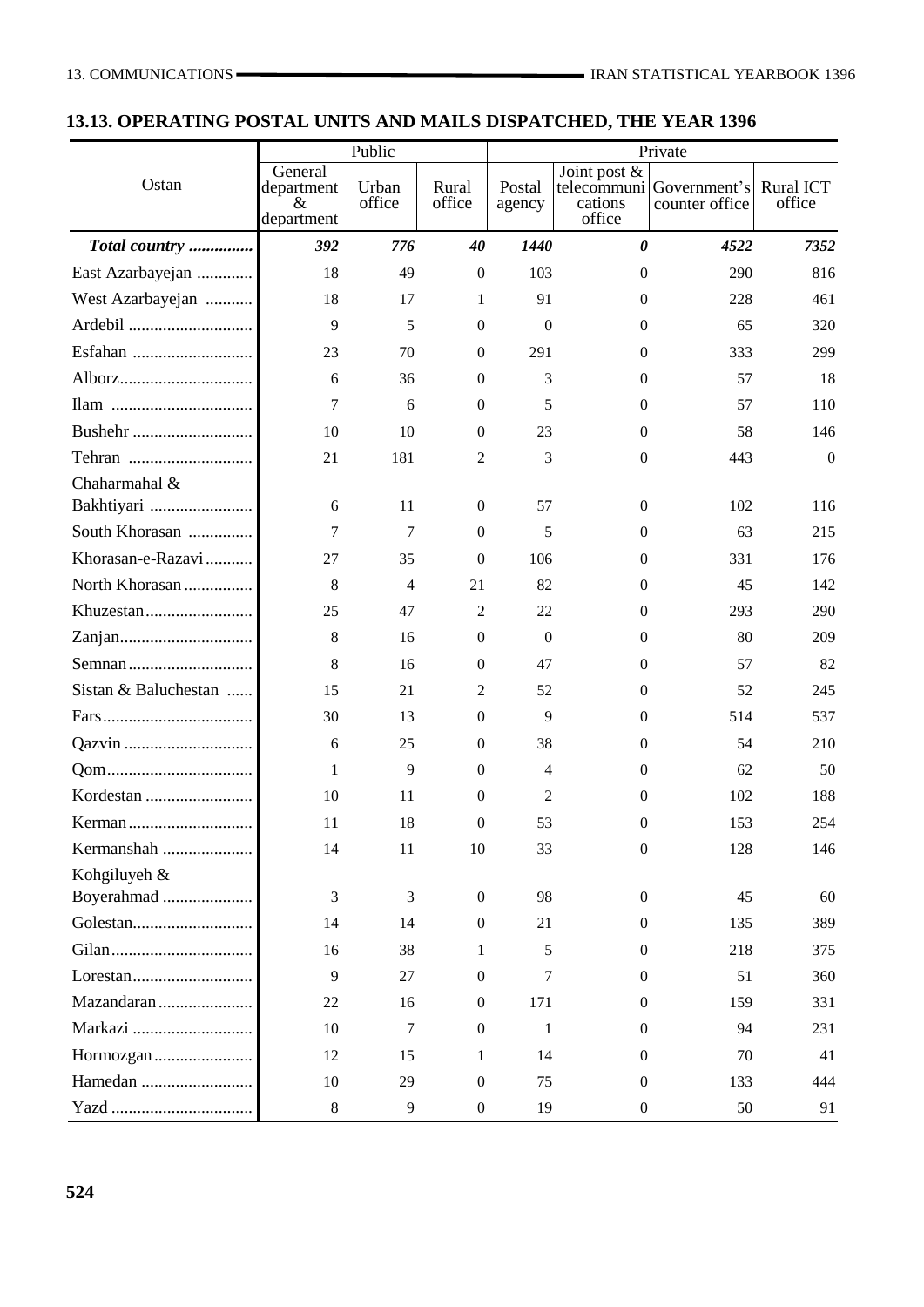## **13.13. OPERATING POSTAL UNITS AND MAILS DISPATCHED, THE YEAR 1396 (continued)**

|                          | P.O. Boxes |       |                 |
|--------------------------|------------|-------|-----------------|
| Ostan                    | Urban      | Rural | Number of mails |
|                          | 7438       | 7517  | 476660042       |
|                          | 456        | 816   | 38803757        |
|                          | 125        | 85    | 10269532        |
|                          | 179        | 140   | 2633376         |
|                          | 519        | 265   | 16313453        |
|                          | 170        | 111   | 11289483        |
|                          | 36         | 41    | 4081813         |
|                          | 132        | 177   | 6659597         |
|                          | 1389       | 159   | 164432319       |
| Chaharmahal & Bakhtiyari | 141        | 157   | 3395405         |
|                          | 126        | 220   | 2482608         |
|                          | 427        | 617   | 53563788        |
|                          | 117        | 147   | 2455026         |
|                          | 298        | 203   | 21788127        |
|                          | 136        | 214   | 5067829         |
|                          | 137        | 99    | 8138070         |
|                          | 274        | 261   | 5558165         |
|                          | 260        | 403   | 9990264         |
|                          | 146        | 210   | 8205556         |
|                          | 127        | 53    | 5154310         |
|                          | 137        | 181   | 2259799         |
|                          | 288        | 307   | 11724187        |
|                          | 171        | 272   | 10597876        |
| Kohgiluyeh & Boyerahmad  | 114        | 140   | 1622392         |
|                          | 165        | 372   | 6465484         |
|                          | 213        | 282   | 12035482        |
|                          | 203        | 301   | 5291932         |
|                          | 189        | 235   | 19362552        |
|                          | 242        | 217   | 8178086         |
|                          | 105        | 268   | 2359985         |
|                          | 248        | 433   | 4727771         |
|                          | 168        | 131   | 11752018        |

*Source: Post Company of Islamic Republic of Iran.*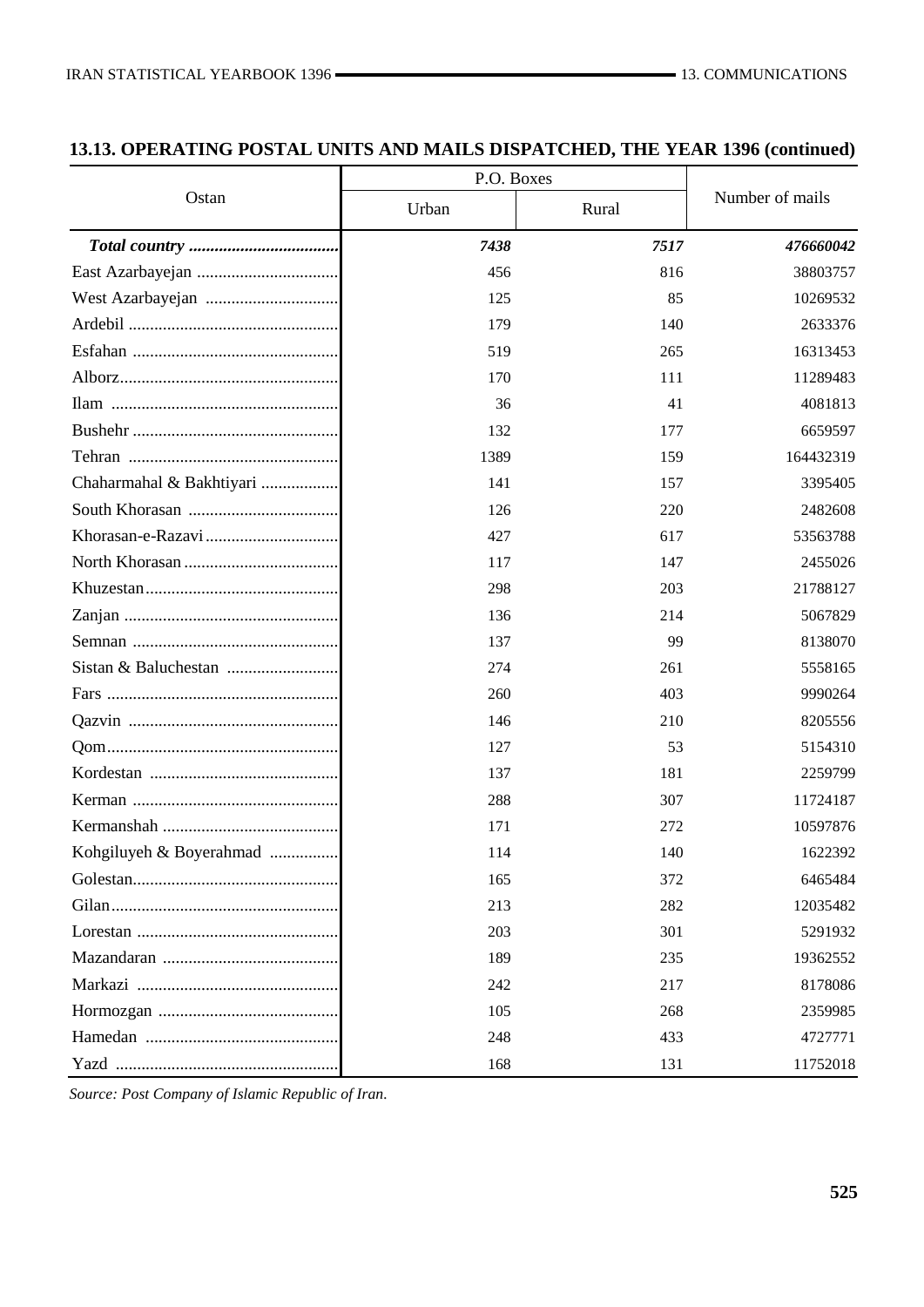#### **13.14. MAILS DISPATCHED TO IN- OSTAN (CITY & INTERCITY) BY TYPE OF MAIL, THE YEAR 1396**

|                          |             |                  | Registered mail |                 |         |         |  |
|--------------------------|-------------|------------------|-----------------|-----------------|---------|---------|--|
| Ostan                    | Grand total | Ordinary<br>mail | Mail            | Parcel &<br>bag | Printed | Deposit |  |
| Total country            | 169803581   | 120551345        | 15776790        | 1668579         | 901094  | 184692  |  |
| East Azarbayejan         | 8704853     | 7271521          | 458745          | 5301            | 6191    | 6501    |  |
| West Azarbayejan         | 3545388     | 2632418          | 316706          | 1032            | 9165    | 2426    |  |
|                          | 1317698     | 894449           | 92681           | 665             | 294     | 302     |  |
|                          | 5122904     | 2796812          | 742041          | 46022           | 18355   | 9396    |  |
|                          | 4484810     | 3226717          | 556091          | 3774            | 2221    | 1411    |  |
|                          | 980287      | 695845           | 48065           | 123             | 108     | 1666    |  |
|                          | 1419630     | 918016           | 196832          | 5064            | 453     | 460     |  |
|                          | 60615116    | 34774146         | 7571970         | 1534241         | 770794  | 106790  |  |
| Chaharmahal & Bakhtiyari | 937673      | 723270           | 65919           | 2446            | 575     | 124     |  |
| South Khorasan           | 1000601     | 717248           | 122950          | 252             | 1105    | 894     |  |
| Khorasan-e-Razavi        | 25616494    | 23623839         | 657159          | 8219            | 25248   | 12507   |  |
| North Khorasan           | 944336      | 655619           | 122497          | 38              | 3720    | 116     |  |
|                          | 7546725     | 6342239          | 201261          | 8669            | 964     | 4266    |  |
|                          | 2293923     | 1829988          | 196908          | 1023            | 207     | 290     |  |
|                          | 2957095     | 2512921          | 131849          | 1190            | 17249   | 954     |  |
| Sistan & Baluchestan     | 1823198     | 1384612          | 167606          | 490             | 904     | 3005    |  |
|                          | 3579516     | 1423987          | 466483          | 12055           | 6886    | 7167    |  |
|                          | 3480757     | 3032124          | 157781          | 407             | 683     | 464     |  |
|                          | 2021068     | 1459306          | 331772          | 1936            | 6445    | 644     |  |
|                          | 751643      | 381974           | 67164           | 3598            | 61      | 611     |  |
|                          | 3600192     | 2620575          | 593530          | 736             | 6108    | 3662    |  |
|                          | 4929900     | 4377580          | 148482          | 752             | 320     | 725     |  |
| Kohgiluyeh & Boyerahmad  | 775424      | 610331           | 30634           | 54              | 3606    | 352     |  |
|                          | 2222093     | 1624036          | 305286          | 1712            | 8846    | 317     |  |
|                          | 3359099     | 2364922          | 430722          | 8225            | 332     | 1837    |  |
|                          | 514616      | 179543           | 81693           | 5123            | 469     | 577     |  |
|                          | 4771293     | 3547243          | 474070          | 6219            | 6687    | 3677    |  |
|                          | 3297798     | 2706350          | 214392          | 1778            | 103     | 4275    |  |
|                          | 739919      | 101858           | 327523          | 1813            | 250     | 5024    |  |
|                          | 1956085     | 1301407          | 157925          | 4848            | 2721    | 2724    |  |
|                          | 4493448     | 3820450          | 340053          | 774             | 24      | 1528    |  |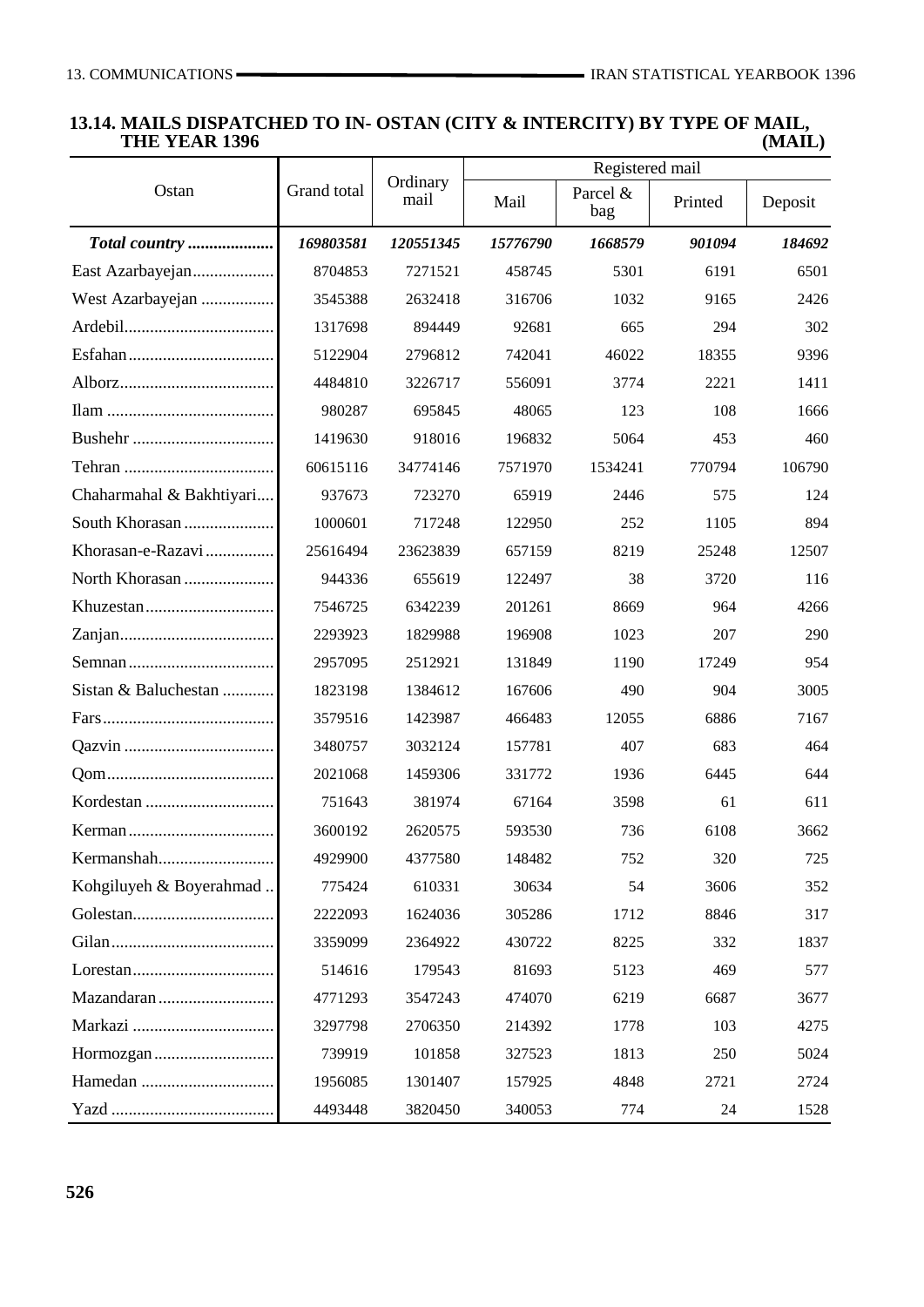## **13.14. MAILS DISPATCHED TO IN- OSTAN (CITY & INTERCITY) BY TYPE OF MAIL, THE YEAR 1396 (continued) (MAIL)**

|                                                                                                         | Express mail service |         | Hand to hand mail |        |  |
|---------------------------------------------------------------------------------------------------------|----------------------|---------|-------------------|--------|--|
| Ostan                                                                                                   | Envelope             | Parcel  | Envelope          | Parcel |  |
|                                                                                                         | 24524301             | 1757313 | 4343382           | 96085  |  |
|                                                                                                         | 634352               | 20176   | 301923            | 143    |  |
|                                                                                                         | 433635               | 5757    | 144225            | 24     |  |
|                                                                                                         | 271444               | 23163   | 34348             | 352    |  |
|                                                                                                         | 988945               | 55358   | 464258            | 1717   |  |
|                                                                                                         | 486809               | 4055    | 203584            | 148    |  |
|                                                                                                         | 180091               | 3848    | 48955             | 1586   |  |
|                                                                                                         | 230889               | 28901   | 34893             | 4122   |  |
|                                                                                                         | 13210055             | 1398856 | 1183139           | 65125  |  |
| Chaharmahal & Bakhtiyari                                                                                | 124089               | 2649    | 18595             | 6      |  |
|                                                                                                         | 144791               | 1355    | 11687             | 319    |  |
|                                                                                                         | 925960               | 19398   | 342065            | 2099   |  |
|                                                                                                         | 125643               | 201     | 36495             | 7      |  |
|                                                                                                         | 721791               | 11091   | 256408            | 36     |  |
|                                                                                                         | 241343               | 3175    | 20984             | 5      |  |
|                                                                                                         | 264299               | 15837   | 12729             | 67     |  |
|                                                                                                         | 222624               | 4704    | 39030             | 223    |  |
|                                                                                                         | 1225077              | 60635   | 364688            | 12538  |  |
|                                                                                                         | 208449               | 742     | 80100             | 7      |  |
|                                                                                                         | 175441               | 13180   | 32159             | 185    |  |
|                                                                                                         | 261504               | 3420    | 33295             | 16     |  |
|                                                                                                         | 337586               | 6010    | 31954             | 31     |  |
|                                                                                                         | 289733               | 1598    | 110611            | 99     |  |
| Kohgiluyeh & Boyerahmad                                                                                 | 97713                | 718     | 31773             | 243    |  |
|                                                                                                         | 235247               | 21522   | 20395             | 4732   |  |
|                                                                                                         | 423605               | 14368   | 114323            | 765    |  |
| $Lores \tan \ldots \ldots \ldots \ldots \ldots \ldots \ldots \ldots \ldots \ldots \ldots \ldots \ldots$ | 170557               | 3083    | 73230             | 341    |  |
|                                                                                                         | 601896               | 14086   | 116747            | 668    |  |
|                                                                                                         | 349887               | 3035    | 17909             | 69     |  |
|                                                                                                         | 282880               | 6317    | 14130             | 124    |  |
|                                                                                                         | 357641               | 8583    | 120194            | 42     |  |
|                                                                                                         | 300325               | 1492    | 28556             | 246    |  |

*Source: Post Company of Islamic Republic of Iran.*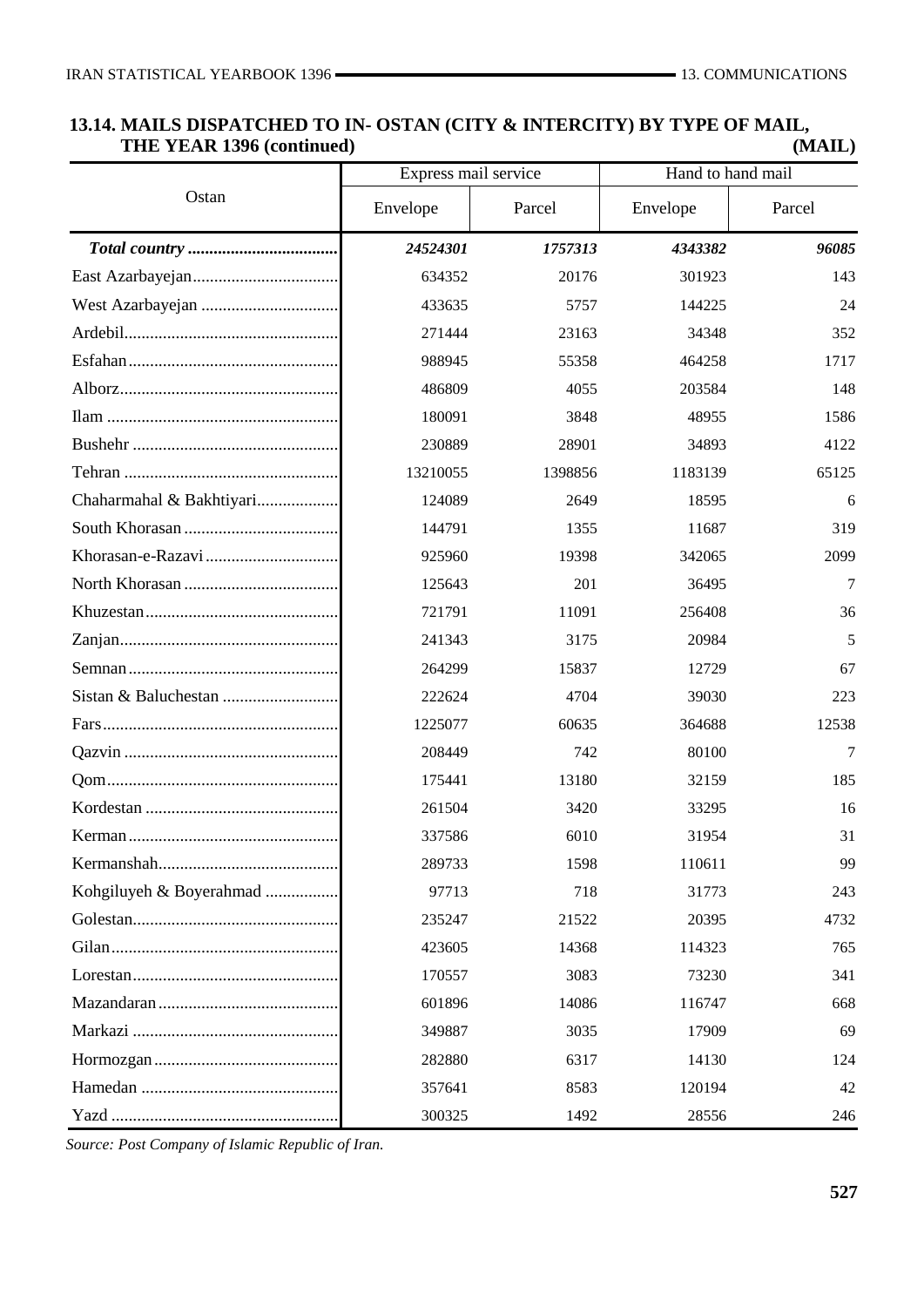## **13.15. MAILS DISPATCHED TO OUT OF OSTAN, THE YEAR 1396**

|                          |             |          | Registered mail<br>Ordinary |              |         |         |
|--------------------------|-------------|----------|-----------------------------|--------------|---------|---------|
| Ostan                    | Grand total | mail     | Mail                        | Parcel & bag | Printed | Deposit |
| Total country            | 152179242   | 94249233 | 5647477                     | 2515563      | 822037  | 1755189 |
| East Azarbayejan         | 7221917     | 5685007  | 474603                      | 71618        | 5525    | 79703   |
| West Azarbayejan         | 2733136     | 2058072  | 104761                      | 27140        | 3204    | 20486   |
|                          | 1028573     | 699297   | 53319                       | 10195        | 542     | 7461    |
|                          | 4237364     | 2186599  | 264427                      | 115535       | 13738   | 86938   |
|                          | 3830114     | 2522706  | 235046                      | 109485       | 1045    | 62759   |
|                          | 710422      | 544024   | 10247                       | 982          | 583     | 2211    |
|                          | 1139653     | 717722   | 25288                       | 11856        | 71      | 35892   |
|                          | 64729345    | 27187060 | 2459599                     | 1535529      | 603178  | 670384  |
| Chaharmahal & Bakhtiyari | 779001      | 565465   | 39057                       | 15135        | 516     | 9586    |
| South Khorasan           | 790853      | 560757   | 39589                       | 6523         | 801     | 12452   |
| Khorasan-e-Razavi        | 20436058    | 18469547 | 271234                      | 60912        | 87301   | 52901   |
| North Khorasan           | 684631      | 512575   | 33140                       | 3426         | 2599    | 5740    |
|                          | 6057375     | 4958477  | 130726                      | 46685        | 1287    | 133582  |
|                          | 1836370     | 1430718  | 146219                      | 9696         | 198     | 13554   |
|                          | 2326498     | 1964648  | 98074                       | 19250        | 630     | 14184   |
| Sistan & Baluchestan     | 1466578     | 1082515  | 32569                       | 10748        | 884     | 12233   |
|                          | 2482884     | 1113299  | 138409                      | 84998        | 43332   | 93926   |
|                          | 2810497     | 2370570  | 60282                       | 26611        | 3815    | 45106   |
|                          | 1977120     | 1140912  | 222013                      | 37294        | 40400   | 47445   |
|                          | 757441      | 298635   | 53503                       | 8876         | 172     | 48262   |
|                          | 2605792     | 2048813  | 67284                       | 9737         | 1519    | 20960   |
| Kermanshah.              | 3909789     | 3422471  | 50505                       | 17589        | 178     | 14653   |
| Kohgiluyeh & Boyerahmad  | 618072      | 477168   | 15778                       | 1868         | 21      | 3080    |
|                          | 1724662     | 1269701  | 86189                       | 40415        | 449     | 22565   |
|                          | 2688396     | 1848939  | 89660                       | 72792        | 1097    | 70382   |
|                          | 491381      | 140370   | 30354                       | 13132        | 452     | 8396    |
| Mazandaran               | 3827481     | 2773299  | 153332                      | 34399        | 1319    | 70541   |
|                          | 2659303     | 2115873  | 108471                      | 26899        | 2205    | 19447   |
|                          | 628513      | 79635    | 47958                       | 63493        | 155     | 34553   |
|                          | 1458186     | 1017464  | 50583                       | 14189        | 4686    | 23919   |
|                          | 3531839     | 2986897  | 55258                       | 8556         | 135     | 11888   |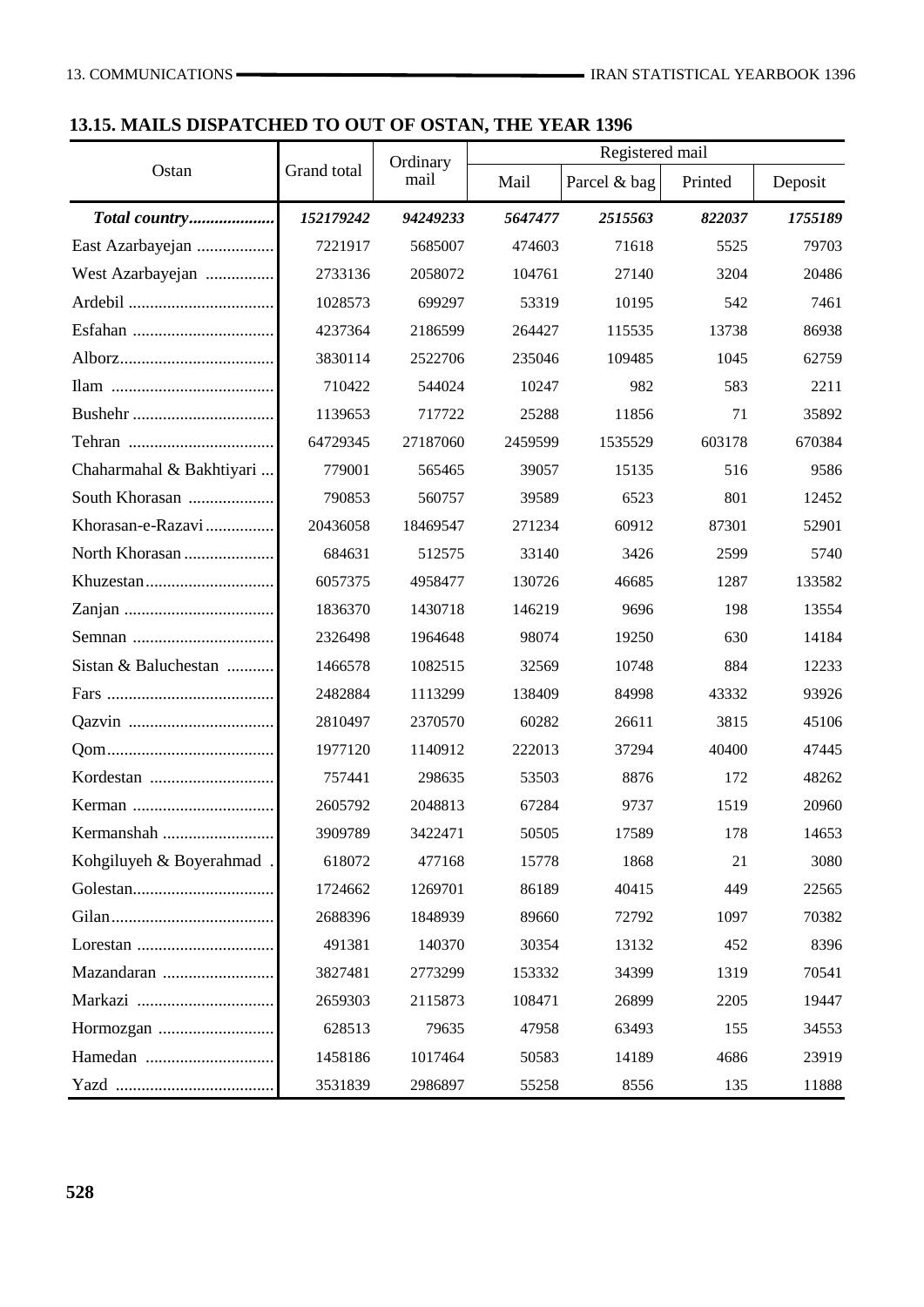## **13.15. MAILS DISPATCHED TO OUT OF OSTAN, THE YEAR 1396 (continued)**

|       | Express mail service |          | Hand to hand parcel |          |
|-------|----------------------|----------|---------------------|----------|
| Ostan | Parcel               | Envelope | Parcel              | Envelope |
|       | 40250837             | 6240493  | 574542              | 123871   |
|       | 752637               | 137594   | 13409               | 1821     |
|       | 407128               | 108478   | 3391                | 476      |
|       | 193801               | 62026    | 1803                | 129      |
|       | 1250090              | 296762   | 20423               | 2852     |
|       | 519629               | 352016   | 23618               | 3810     |
|       | 122699               | 13595    | 13925               | 2156     |
|       | 219987               | 113663   | 13480               | 1694     |
|       | 28502747             | 3559047  | 175289              | 36512    |
|       | 127047               | 18308    | 3530                | 357      |
|       | 136191               | 31616    | 2169                | 755      |
|       | 1125993              | 267833   | 66957               | 33380    |
|       | 103875               | 13130    | 9217                | 929      |
|       | 654074               | 83142    | 47376               | 2026     |
|       | 211926               | 21357    | 2471                | 231      |
|       | 189575               | 23582    | 12599               | 3956     |
|       | 223155               | 95224    | 5198                | 4052     |
|       | 742390               | 221420   | 37244               | 7866     |
|       | 271279               | 30247    | 2460                | 127      |
|       | 365320               | 119734   | 3300                | 702      |
|       | 272999               | 72222    | 2546                | 226      |
|       | 392896               | 54073    | 9100                | 1410     |
|       | 339629               | 47885    | 13927               | 2952     |
|       | 109838               | 6132     | 4116                | 71       |
|       | 236107               | 59338    | 8137                | 1761     |
|       | 498910               | 88219    | 15470               | 2927     |
|       | 264240               | 27156    | 6412                | 869      |
|       | 693724               | 79399    | 19799               | 1669     |
|       | 331493               | 46316    | 6746                | 1853     |
|       | 297186               | 98785    | 5452                | 1296     |
|       | 299853               | 36504    | 9330                | 1658     |
|       | 394419               | 55690    | 15648               | 3348     |

*Source: Post Company of Islamic Republic of Iran.*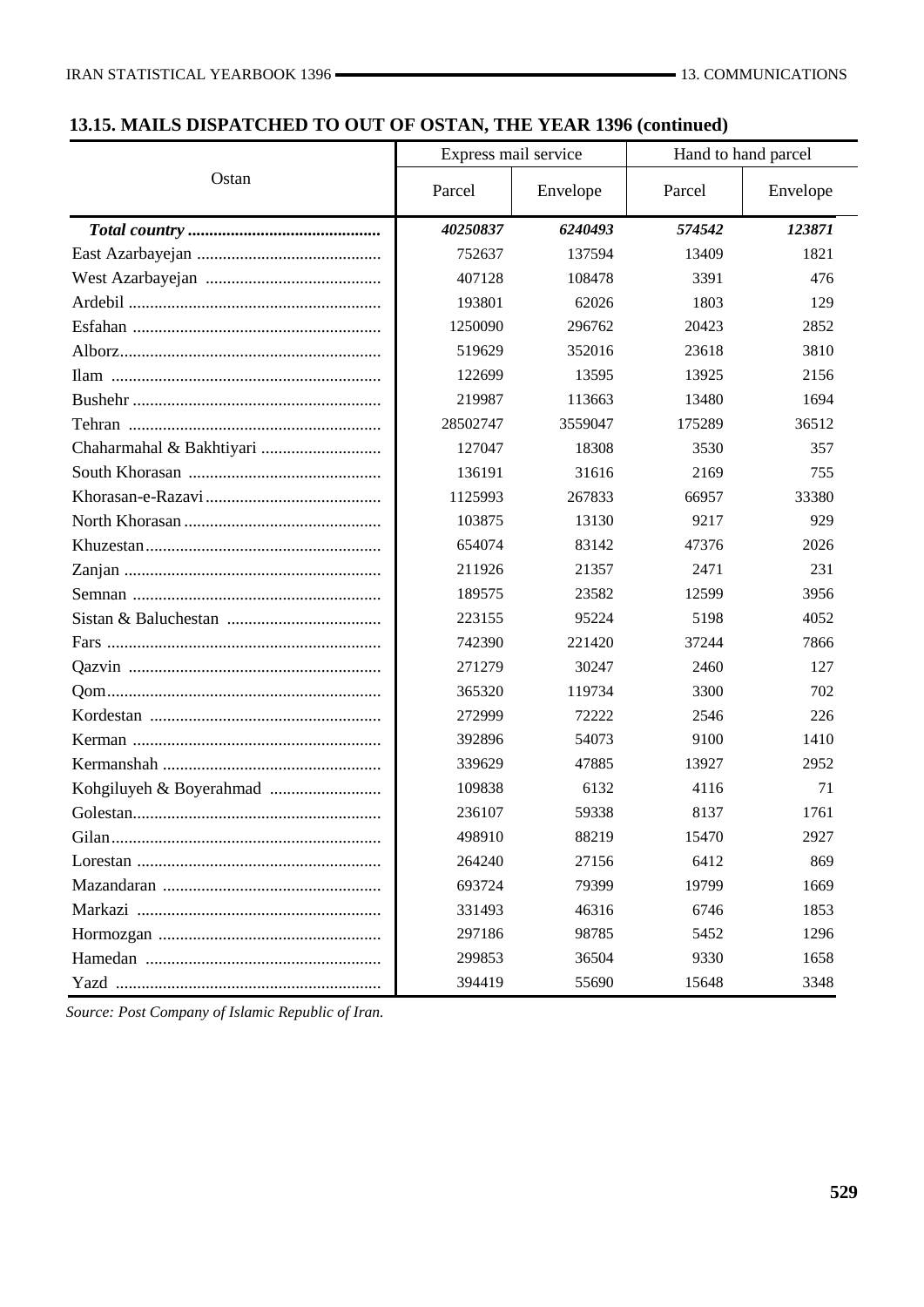## **13.16. MAILS DISPATCHED TO FOREIGN COUNTRIES, THE YEAR 1396**

|                          |                | Ordinary<br>mail | Registered mail |                 |                  |         |
|--------------------------|----------------|------------------|-----------------|-----------------|------------------|---------|
| Ostan                    | Grand<br>total |                  | Mail            | Parcel &<br>bag | Printed          | Deposit |
|                          | 4531247        | 4383685          | 21708           | 38111           | 5248             | 57590   |
|                          | 267409         | 264419           | 408             | 994             | $\Omega$         | 1504    |
|                          | 99514          | 95724            | 518             | 1269            | 6                | 675     |
|                          | 32835          | 32525            | 28              | 127             | $\overline{0}$   | 22      |
|                          | 110711         | 101702           | 639             | 2793            | 23               | 5093    |
|                          | 122984         | 117335           | 1008            | 1892            | $\mathbf{0}$     | 1159    |
|                          | 25678          | 25303            | 7               | 3               | $\overline{0}$   | 11      |
|                          | 33983          | 33382            | 74              | 50              | $\overline{0}$   | 60      |
|                          | 1346216        | 1264514          | 14007           | 19849           | 2515             | 35326   |
| Chaharmahal & Bakhtiyari | 26621          | 26301            | 62              | 47              | $\overline{0}$   | 127     |
|                          | 26246          | 26082            | 27              | 39              | $\Omega$         | 45      |
|                          | 865773         | 859049           | 630             | 1786            | 46               | 986     |
|                          | 24039          | 23841            | 36              | 40              | $\boldsymbol{0}$ | 53      |
|                          | 234099         | 230627           | 314             | 1151            | $\theta$         | 1950    |
|                          | 67139          | 66545            | 97              | 219             | $\theta$         | 183     |
|                          | 91903          | 91379            | 93              | 78              | $\theta$         | 86      |
|                          | 50710          | 50350            | 68              | 28              | $\theta$         | 46      |
|                          | 58884          | 51781            | 348             | 1940            | 62               | 1206    |
|                          | 111181         | 110259           | 142             | 364             | $\theta$         | 384     |
|                          | 57370          | 53066            | 352             | 831             | 2550             | 468     |
|                          | 16098          | 13890            | 234             | 592             | $\overline{0}$   | 1251    |
|                          | 96405          | 95294            | 128             | 170             | $\overline{0}$   | 678     |
|                          | 161595         | 159185           | 642             | 635             | 14               | 1061    |
|                          | 22332          | 22194            | 28              | 17              | $\overline{0}$   | 14      |
|                          | 59906          | 59056            | 258             | 281             | $\theta$         | 309     |
|                          | 91488          | 85997            | 607             | 1628            | 10               | 3028    |
|                          | 6895           | 6529             | 90              | 48              | 15               | 59      |
|                          | 131885         | 128991           | 435             | 838             | 7                | 1126    |
|                          | 99358          | 98413            | 117             | 99              | $\theta$         | 133     |
|                          | 4144           | 3704             | 65              | 38              | $\theta$         | 17      |
|                          | 48165          | 47324            | 119             | 243             | $\theta$         | 391     |
|                          | 139682         | 138925           | 127             | 22              | $\overline{0}$   | 139     |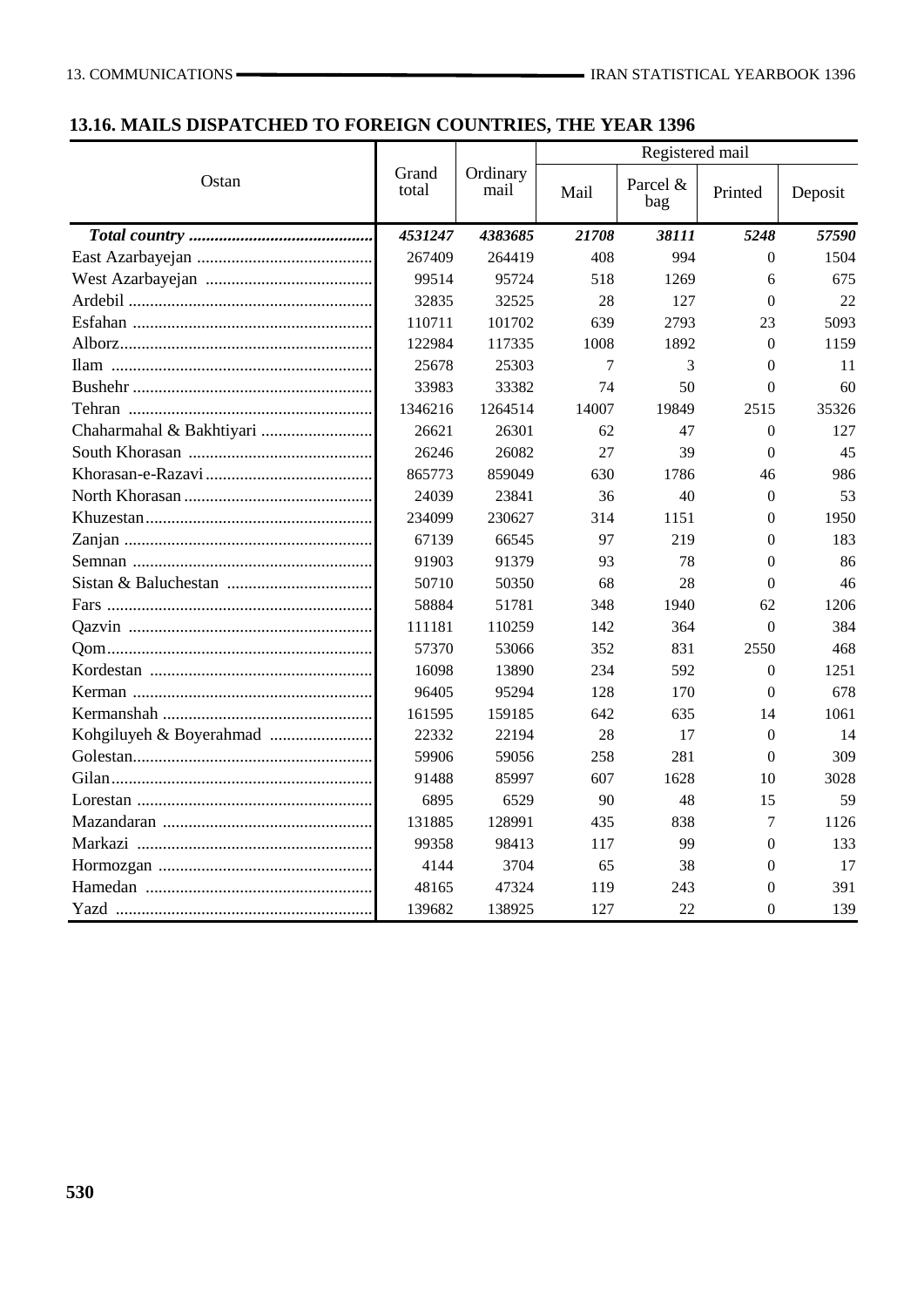# 13.16. MAILS DISPATCHED TO FOREIGN COUNTRIES, THE YEAR 1396 (continued)

|       | Express mail service |                |  |  |
|-------|----------------------|----------------|--|--|
| Ostan | Envelope             | Parcel         |  |  |
|       | 9165                 | 15740          |  |  |
|       | 70                   | 14             |  |  |
|       | 411                  | 911            |  |  |
|       | 37                   | 96             |  |  |
|       | 383                  | 78             |  |  |
|       | 130                  | 1460           |  |  |
|       | 171                  | 183            |  |  |
|       | 125                  | 292            |  |  |
|       | 5091                 | 4914           |  |  |
|       | 72                   | 12             |  |  |
|       | 18                   | 35             |  |  |
|       | 701                  | 2575           |  |  |
|       | 48                   | 21             |  |  |
|       | 55                   | 2              |  |  |
|       | 55                   | 40             |  |  |
|       | 127                  | 140            |  |  |
|       | 109                  | 109            |  |  |
|       | 110                  | 3437           |  |  |
|       | 11                   | 21             |  |  |
|       | 53                   | 50             |  |  |
|       | 19                   | 112            |  |  |
|       | 84                   | 51             |  |  |
|       | 58                   | $\Omega$       |  |  |
|       | 31                   | 48             |  |  |
|       | 2                    | $\overline{0}$ |  |  |
|       | 182                  | 36             |  |  |
|       | 77                   | 77             |  |  |
|       | 321                  | 167            |  |  |
|       | 250                  | 346            |  |  |
|       | 95                   | 225            |  |  |
|       | 54                   | 34             |  |  |
|       | 215                  | 254            |  |  |

Source: Post Company of Islamic Republic of Iran.